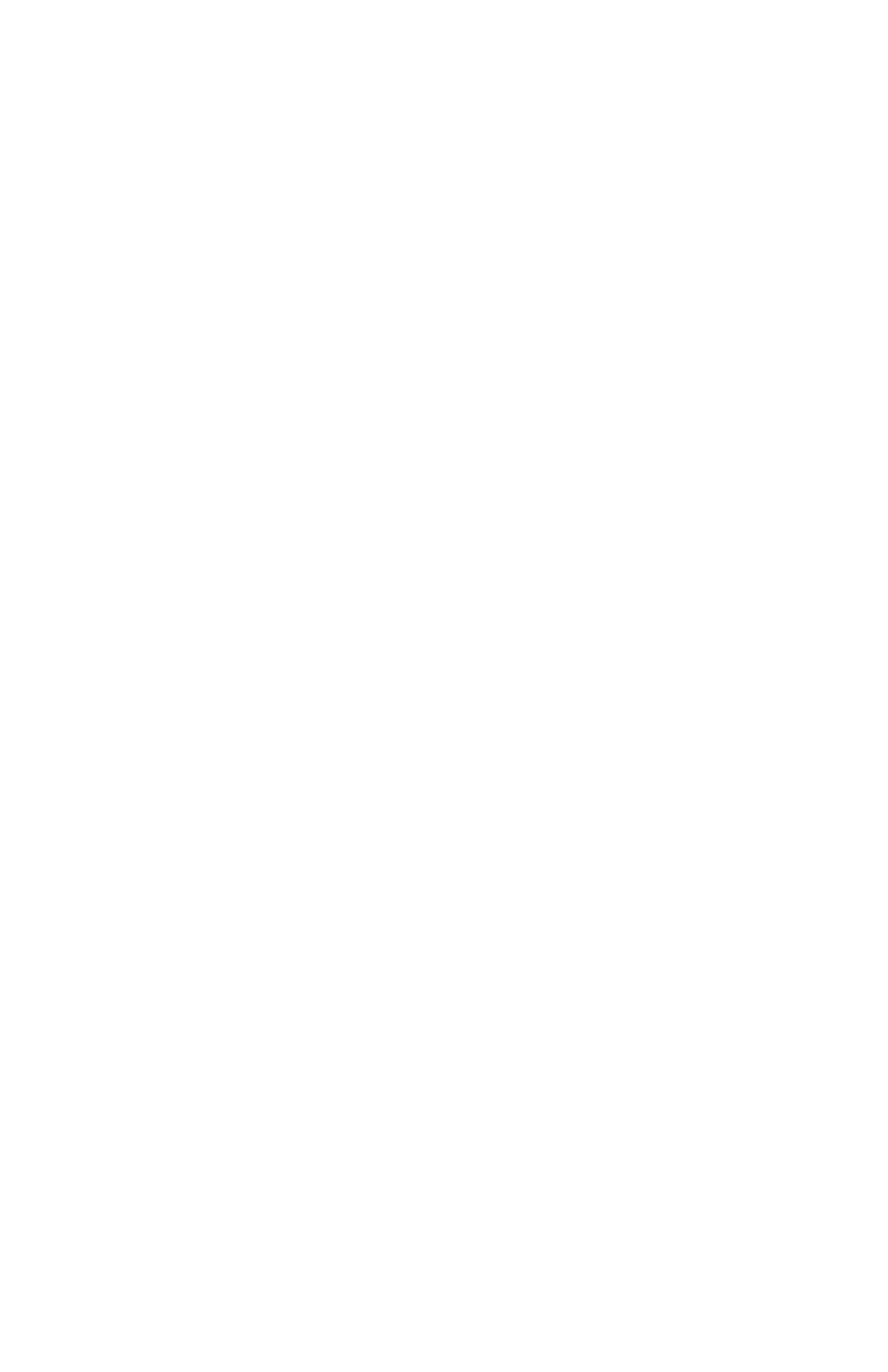# The 2River View

17.1 (Fall 2012)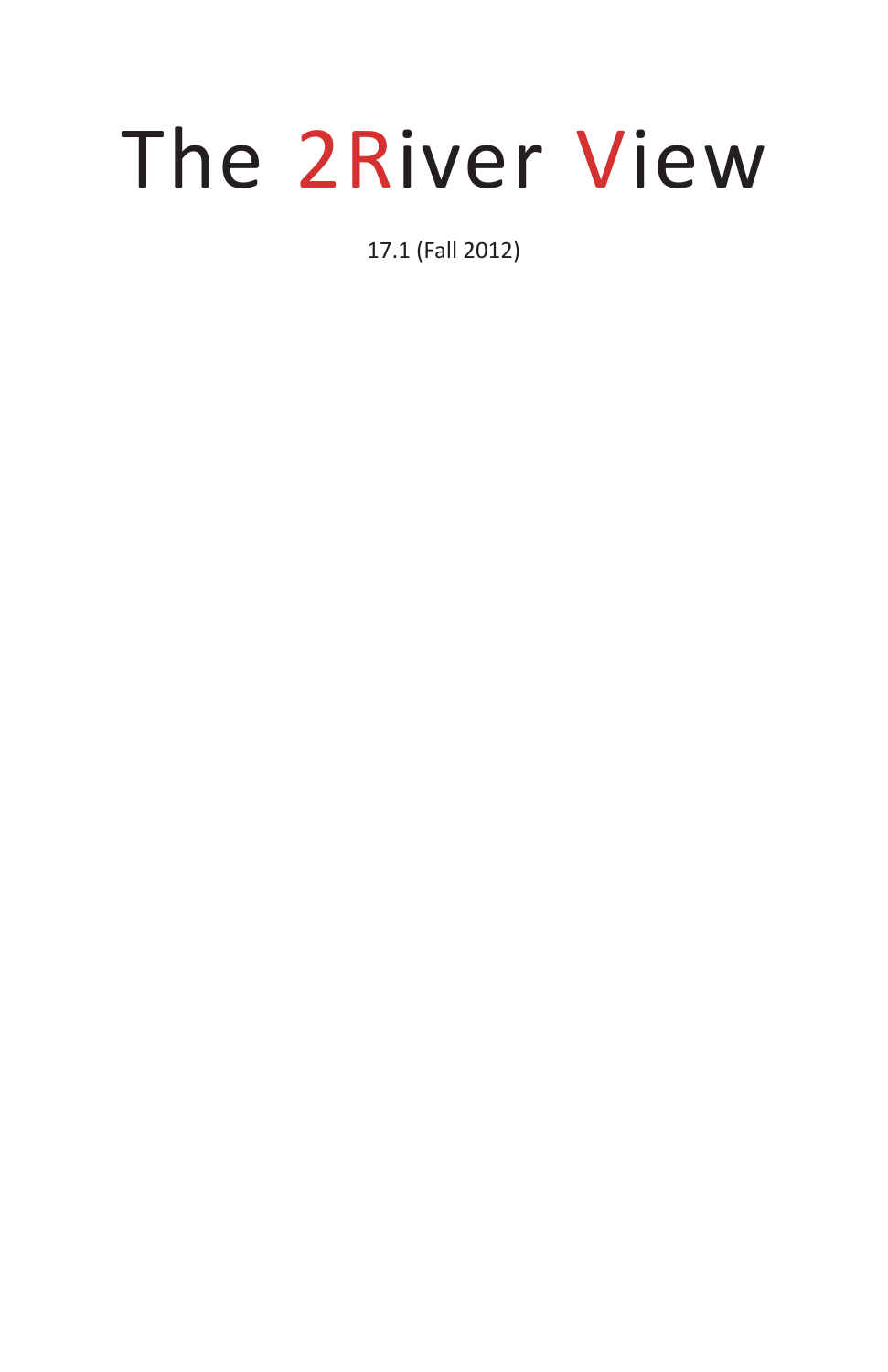*The 2River View,* 17.1 (Fall 2012)

## **Contents**

*James B. Nicola* The Uses of Spite

*Joe Benevento* After Finding Out I Looked Just Like a Disney Villain After We Stopped Eating at Tudor's Deli

*Mariela Griffor* Number 7 The Friends I Loved and Left Behind

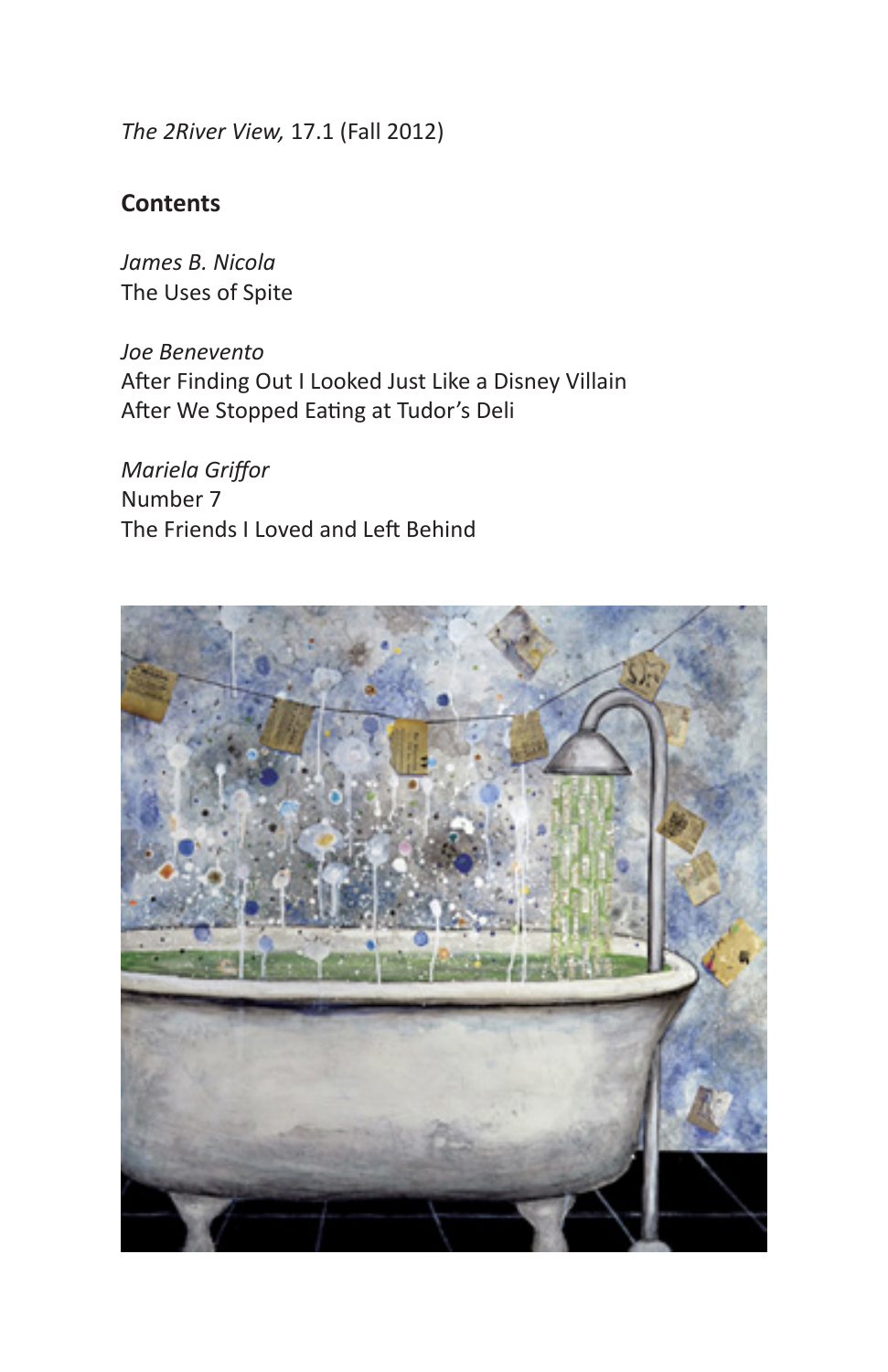*April Clark Honaker* ode to belly seeing hooks

*Suzanne Kehm* Anno Domini Mary's Children

*Sandra Kolankiewicz* In a Thousand Words or Less Route 80 to Jackson Hole

*Molly Kugel Merkner* Afterlives April 18, 1995

*Tyler Mills* Aiolos and the Bag of Winds **Telemachos** 

*Liza Porter* Far Line Urgent Care

*James Robison* Crisis in August Muscovy Ducks

*Miriam Sagan* Housewively

*Virginia Smith* [a protean geography] i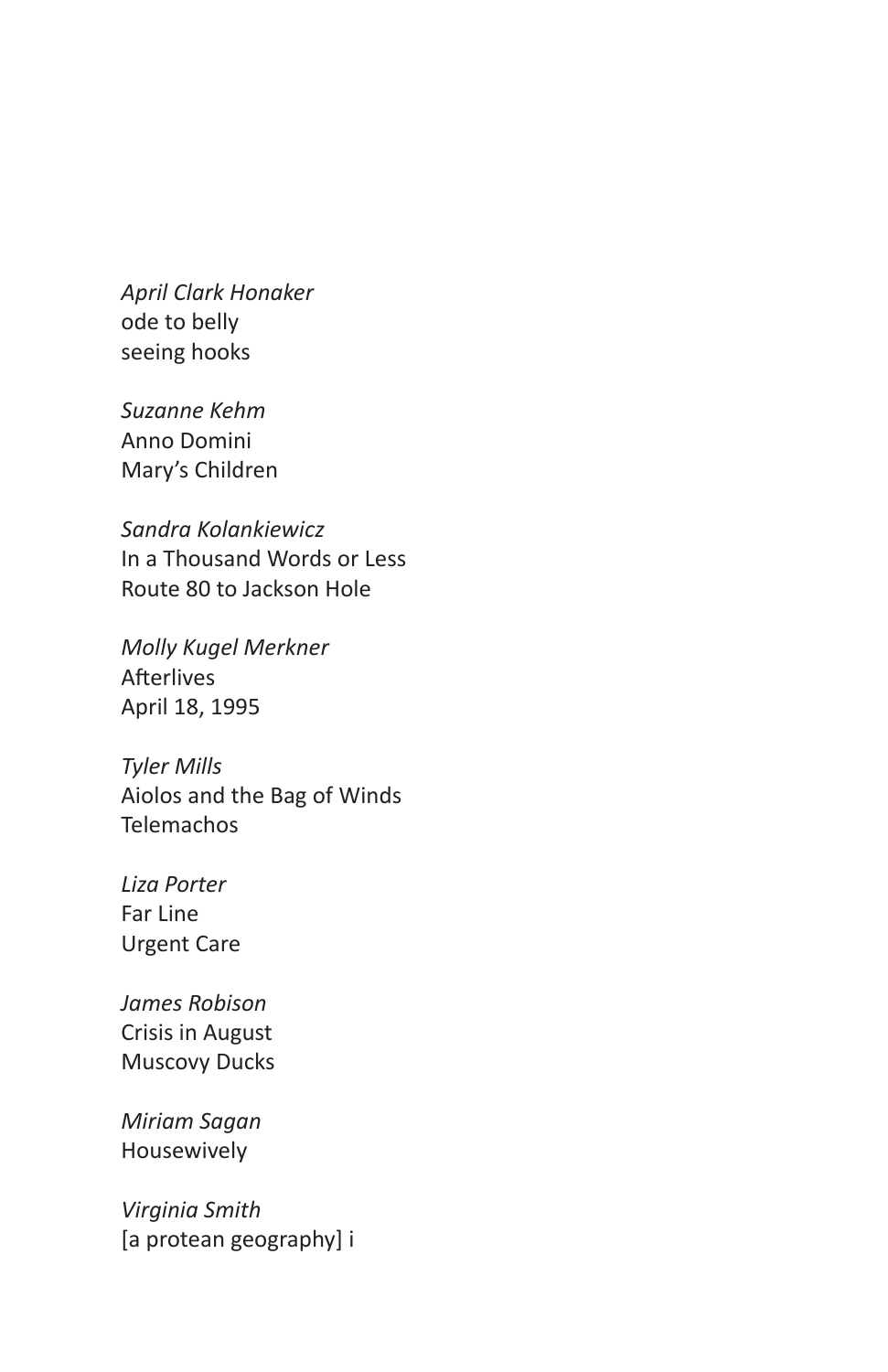*The 2River View,* 17.1 (Fall 2012)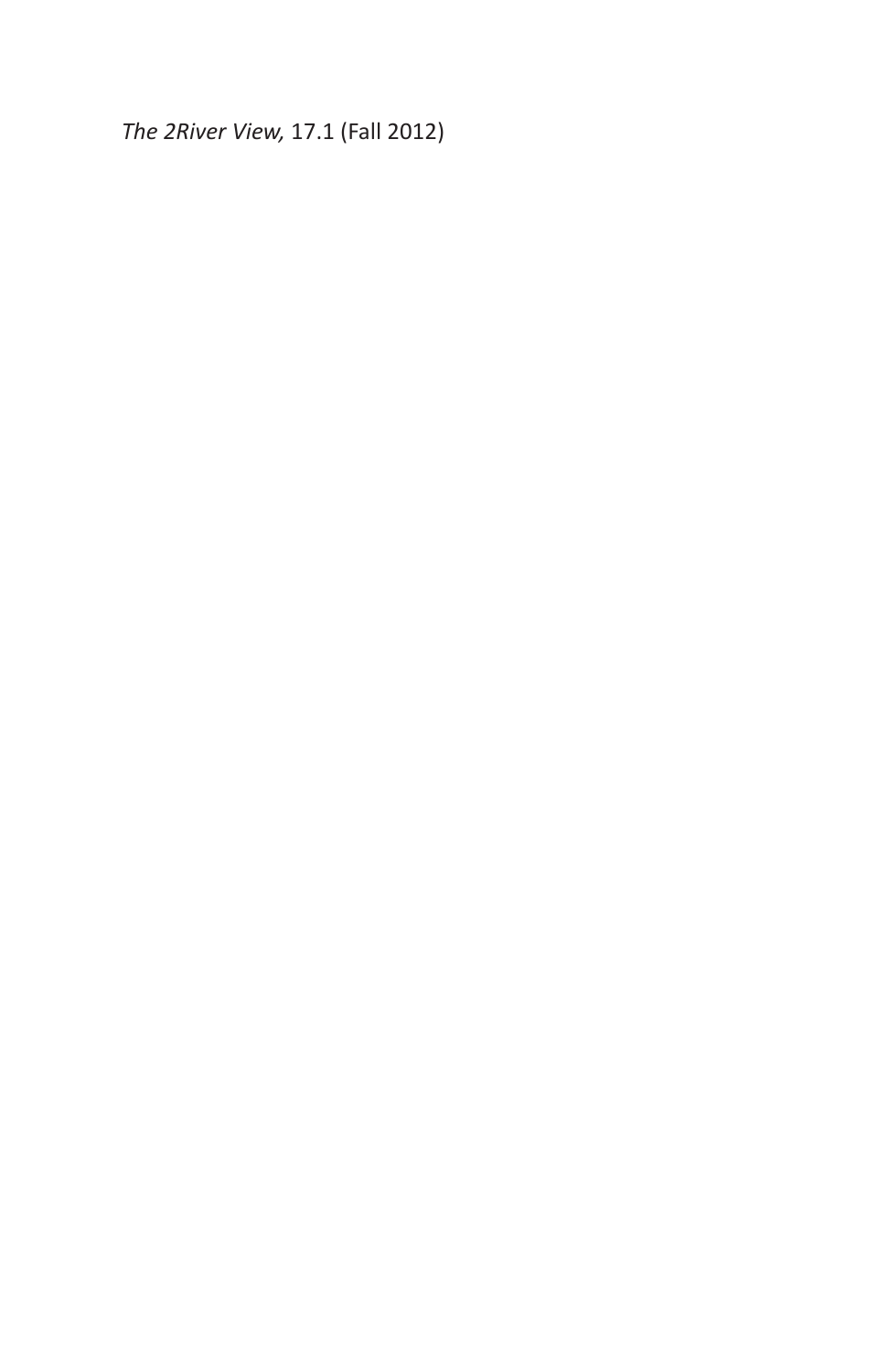*James B. Nicola*

#### **The Uses of Spite**

We take the spring for granted.

My uncle was so truculent he eked out another twenty-five years beyond his date with cancer in spite of the pain. He refused to miss *a minute of the party* until the party, from kindness, let him go. In his case, I would say, the spite was good.

One spring, it will be us. And which of us will be awake to see the sense in eking a century and spit at imminent ends and say:

*Another spring (o god), another tick. The bluebird's gone. He's staying south. The laurels have surprised us by not blooming this year, here, And the croaks of frogs are getting softer, softer. . . ?*

O World, be like my uncle. Be truculent! Stay!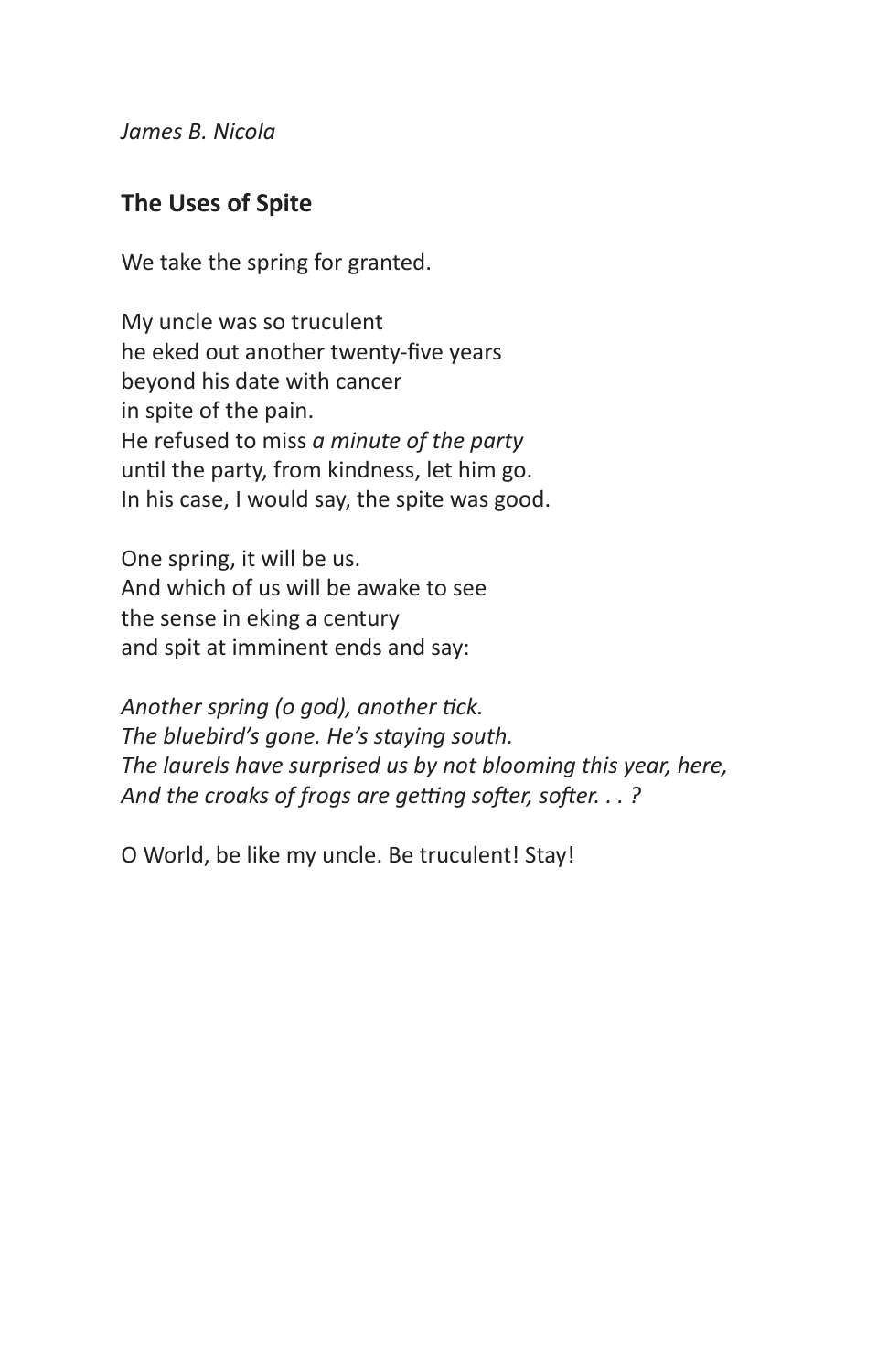*Joe Benevento*

## **After Finding Out I Looked Just Like a Disney Villain**

to my son's friend Mason, who needed to write an essay on something from his childhood most frightening, which was me, with my "long, thin face" like Snow White's stepmother or Scar,

my large, piercing, dark eyes, the black and white beard, deep voice and "that thick New York accent," as out of place here as poor little Mason might have been, nightmarishly lost on the mean streets of Queens, where I once lurked.

How am I supposed to show my frightening face any more in this small town, wondering which present tykes and toddlers I'm terrifying, which easy laugh might be mistaken for a diabolical guffaw?

How can I venture to the playground, the pre-school, Wal-Mart, even, with my pretty little princess Margaret, knowing the other children are thanking their fairy godmothers not to have been cursed with such a sire?

My four children know better; seventeen year old Joey laughed long over what Mason confessed. Still, maybe I should just stay inside, in what will have to pass for a castle, so I can hoard my true, inner beauty only for them,

like some dragon guarded treasure.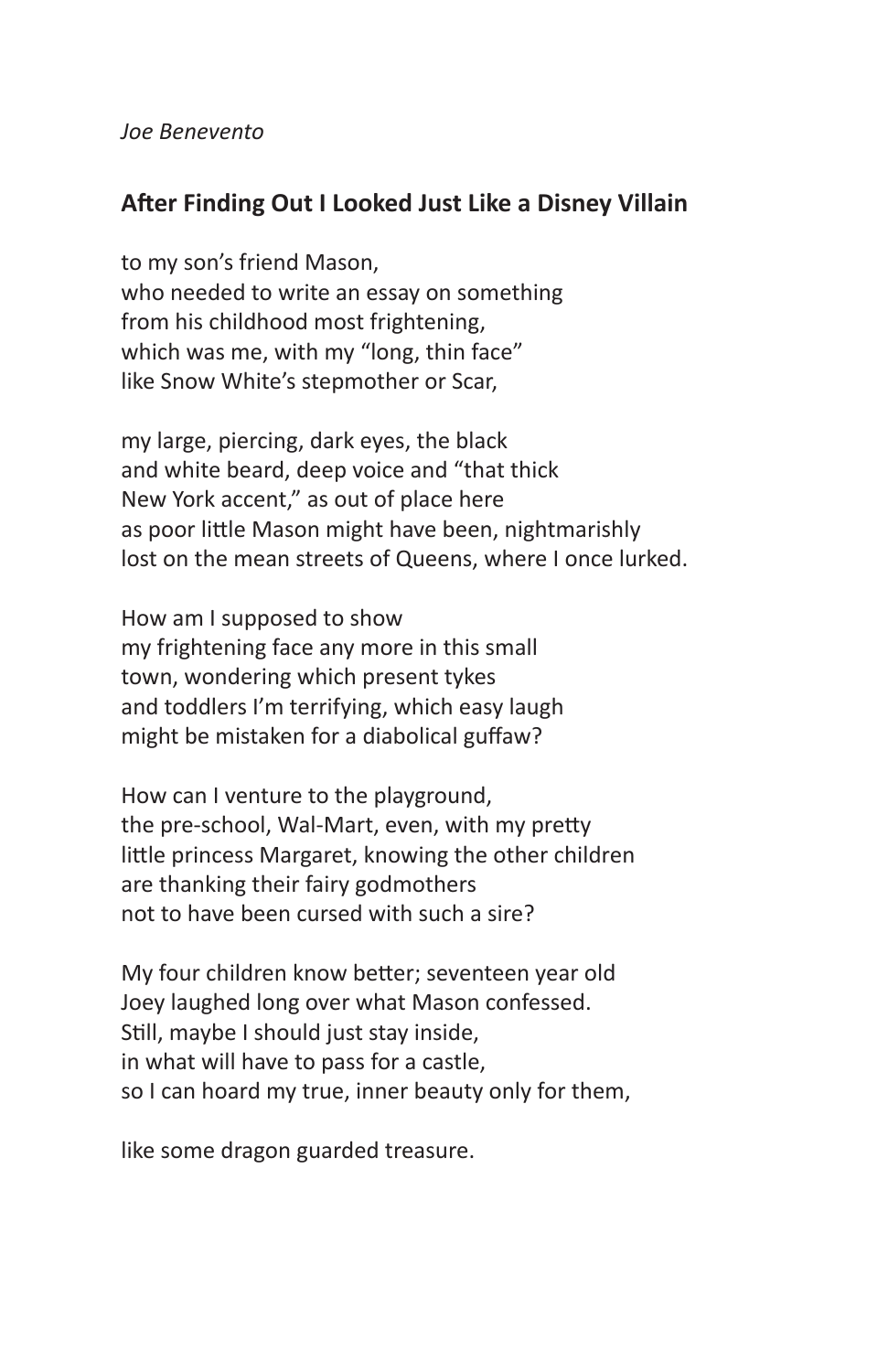*Joe Benevento*

# **After We Stopped Eating at Tudor's Deli**

because the eighteen to twenty I spent three times weekly for the two piece chicken lunch with three sides was money better left unspent, especially since all that friendly food was rolling me towards rotundity at a steady clip.

My best friend Lucy, who managed to stay pretty svelte despite the catfish with sides she favored, still acknowledged the wisdom of my reasoning, though she also knew its consequences: it's never been the same between us since, a bag lunch

no substitute for the steady pleasure of a good, warm meal. Still today I miss the barbecue baked beans, the Watergate salad's marshmallowy green, the conspiracy between me and Lucy while we both ordered dessert

on top of too much lunch already, she some cherry cheesecake, me a chocolate brownie bigger than my hand, with its genius blend of cakey and chewy, or sometimes an ice cream cone

reminding me of earlier still, when Jim Thomas and I each decided to try the triple scoop option, three different flavors perched precariously on cones we leisurely licked through a long summer's lunch, heedless of the time ahead,

Jim Thomas dead, Lucy crunching rice cakes in my office.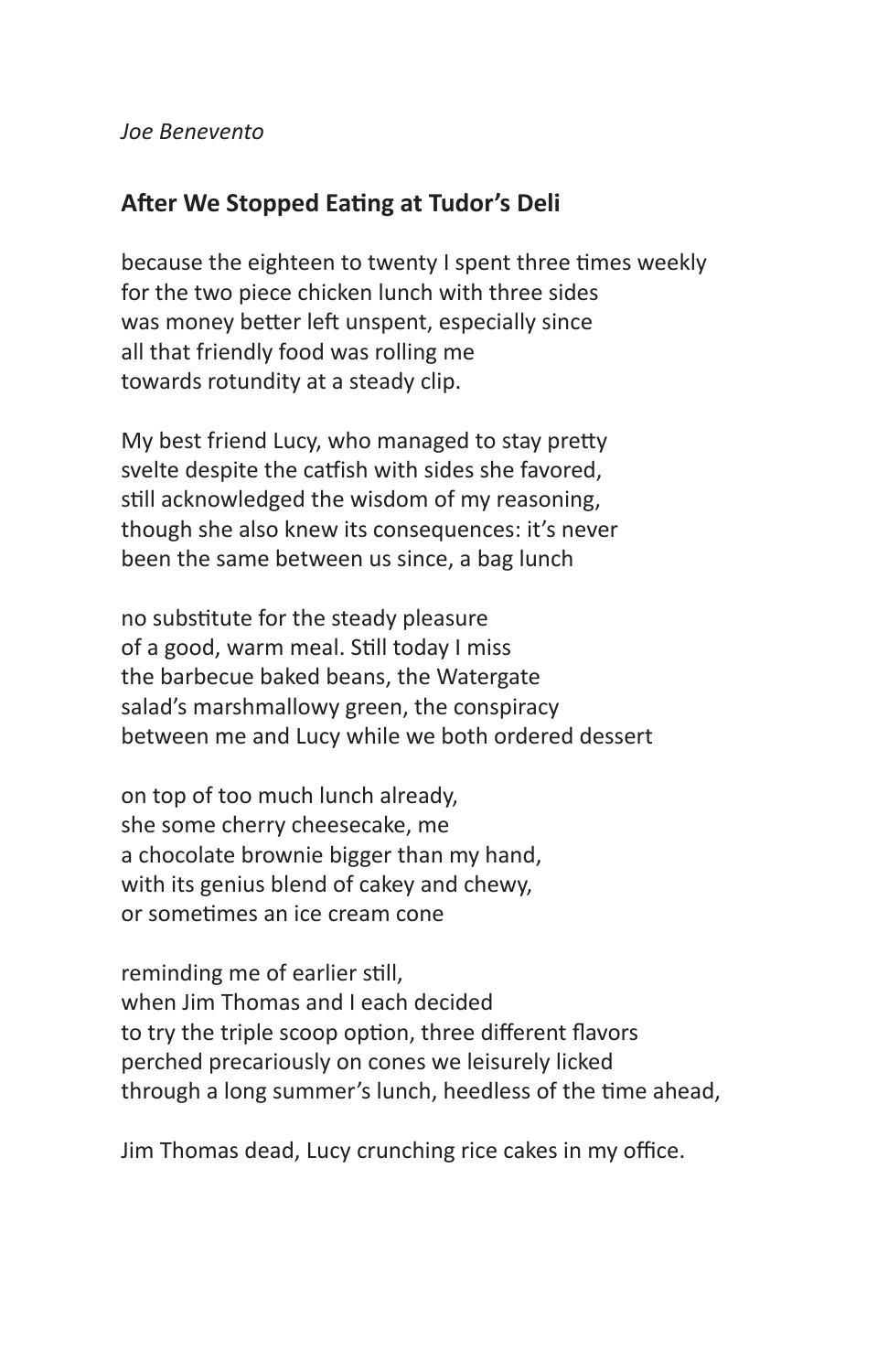#### *Mariela Griffor*

## **Number 7**

For the son I never had, I lend some green tears in this land For the son I never had I share some fuchsias opening. No matter wherever he is I bathe him and make his skin glide No matter whatever language he speaks I read a lullaby when I put him to sleep.

for the son I never had I share some lilacs in Spring For the son I never had I dwelt on in misery every night No matter what good news the world strikes I could see sweet skin and closed eyes No matter mine and my husband's sins are forgiven by the creator, my sorrow never heals For the son I never had I share some red roses from my yard For the son I never had I chant this dark song tonight No matter we have crossed the oceans in search of peace, No matter what we did to forget, he stands more alive than ever on the other side For the son I never had I share cactus in my dark head For the son I never had Oh God have mercy on me.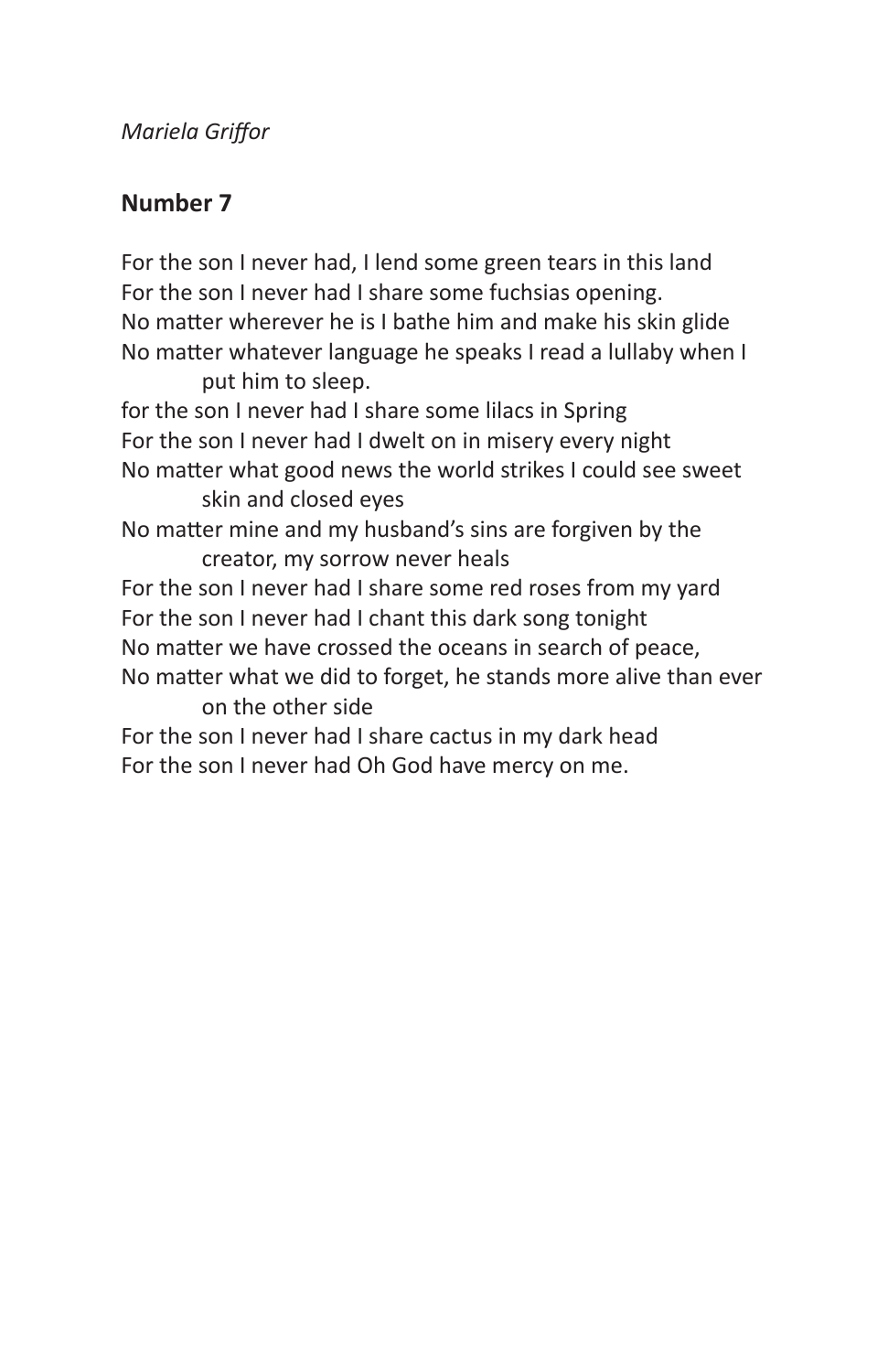#### *Mariela Griffor*

#### **The Friends I Loved and Left Behind**

After Elizabeth Bishop

A farewell to a dear friend is never enough. We must bring him flowers, songs with spinning words and good wishes. We must bring a shadowy thought of love that make us both happy.

We must convince the ghost that dances around his grave to be kind to our friend. He did so much. He did plant a tree and had a son. He did in part save his country.

The worst time, I thought, was to leave one of the friends behind, there in the dried mountain his heart was destroyed, his eyes open. How can we write poems after that?

The friends I loved and left made signs with their fingers in the fading skies. They left me here in a brown earth so I can weep a red spot that leads to a hollow moon faced to the sky.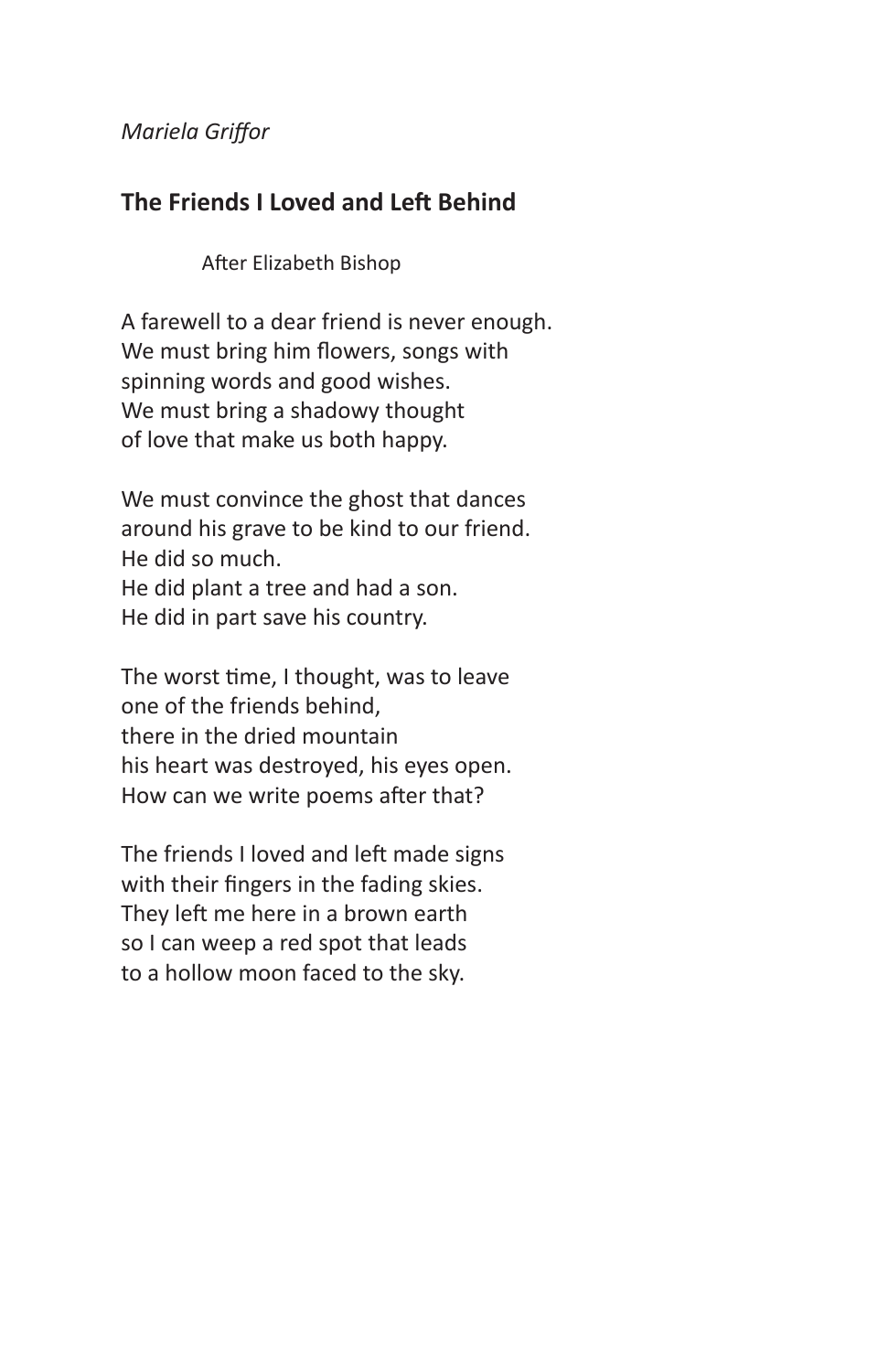*April Clark Honaker*

# **ode to belly**

this is an ode to belly because stomach just won't do this is an ode to that fireball burning buried in the shelter of my ribs to the belated pain of a thrust too deep to a latent word a lesson born of swallowed pain a scar that seams an emptiness exploded on my life this is an ode to raw-ality to my love hormones and your survival hormones to that meeting place in sighblurspace where facebook and match.com finally diss-i-pate this is an ode to stretch marks to pain-noirs and dead-end roads this is an ode to va ant bellies and blank notecards this is a broken round stroked cryptically into aphasia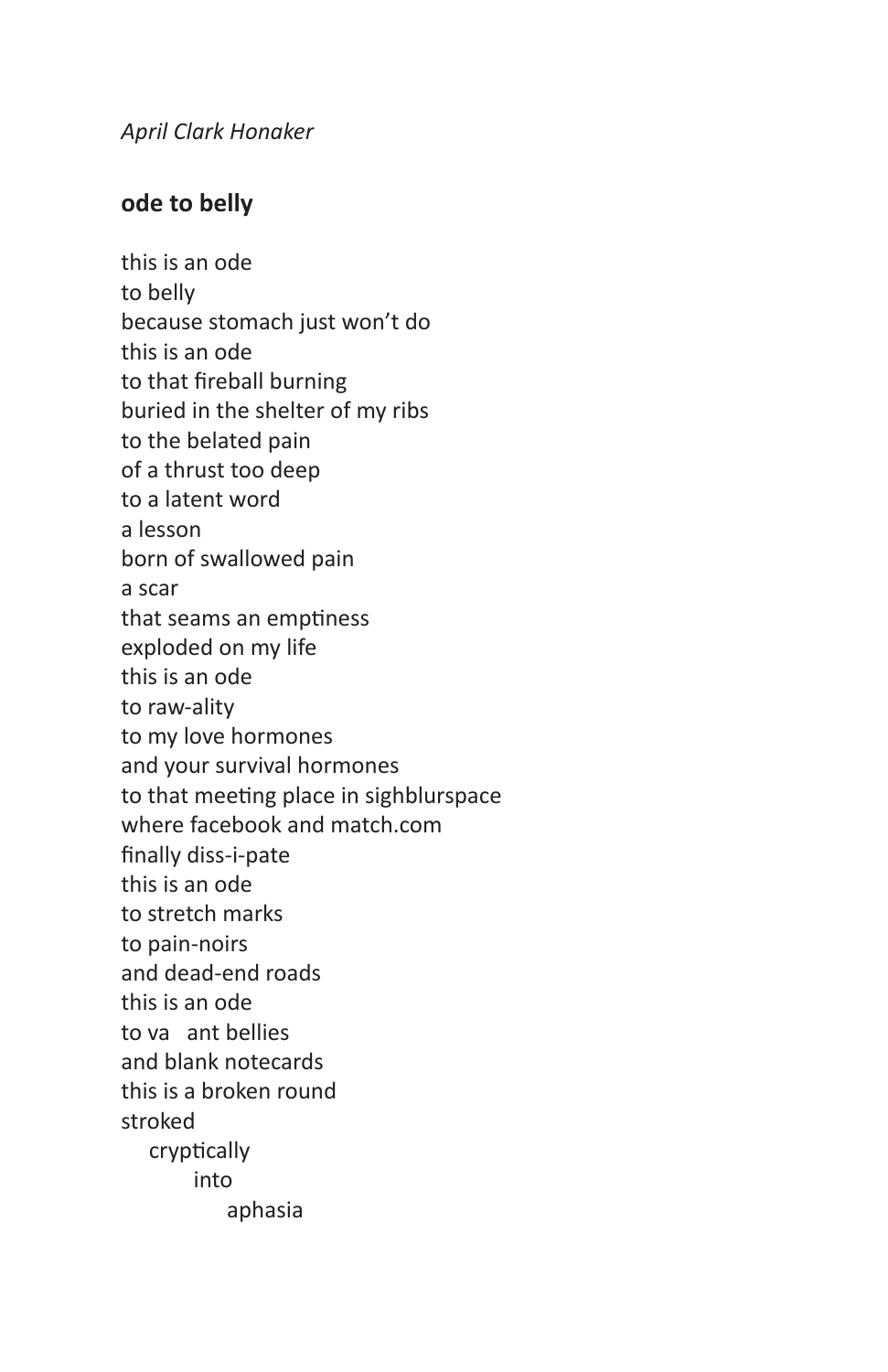*April Clark Honaker*

## **seeing hooks**

a trusting fish hasn't learned to see hooks in shimmering worms though she's been warned and wounded before many a fisherman have admired her big mouth and glistening body as she's preyed carelessly on jesus bugs did you know mature male jesus bugs could mate 30 times a day if they could pin down 30 females because the females resist males use hooked antennae to grab their lovers by the eyes being eye-locked makes them easy prey especially to the quick strike of a thrusting fish a trusting fish thinks nothing of consequences she likes to graze the light and air unable to breathe it makes her feel new every time she'll be caught and thrown back caught and thrown back caught and thrown back but for now she's a trusting fish who'll never know when the next worm she tastes will transform and finally eat her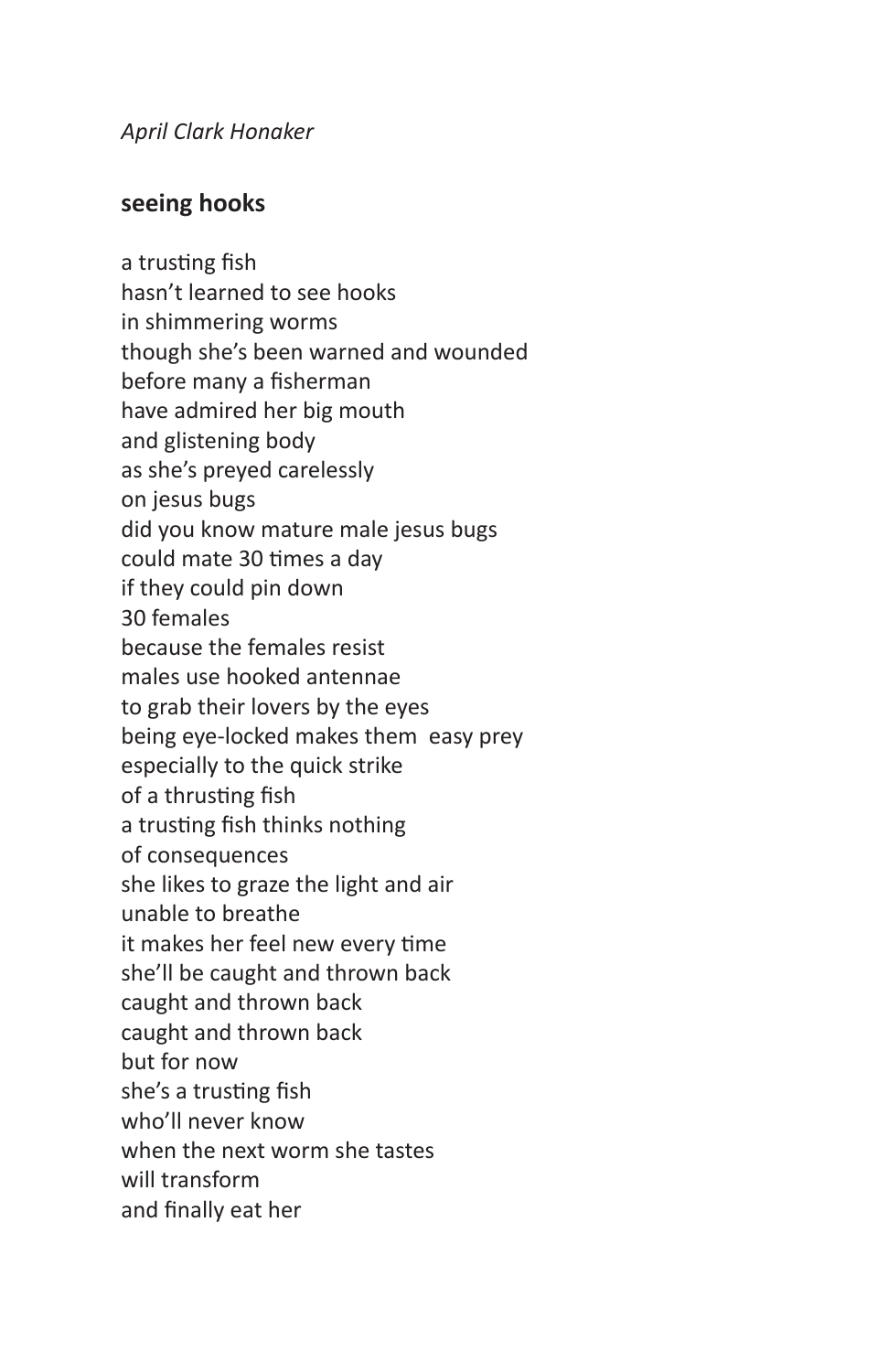#### *Suzanne Kehm*

## **Anno Domini**

Mary's been so close to God They've shared their blood. One body, as they say But now she lives in exile. He has new obligations, Hasn't called in years. Still, when his heart beats, She can confuse it with her own. But now she does the dishes Listens to the radio on the way to Hy Vee

Surely there's been some mistake, for here she is loading the dishwasher and matching up the socks He had the hard job. So why this backache for a spoon, This endless missing stripe, the same ten lost solids?

A soldier on the radio was trained. He could smell fear He learned a special vigilance. A creak or click or whir Could cost the lives of all his friends. Coming home, He could not shake the stealth of watching out for death. He could not make himself behave. *Whose life depends on washing dishes? Who gets saved when you take out your trash*?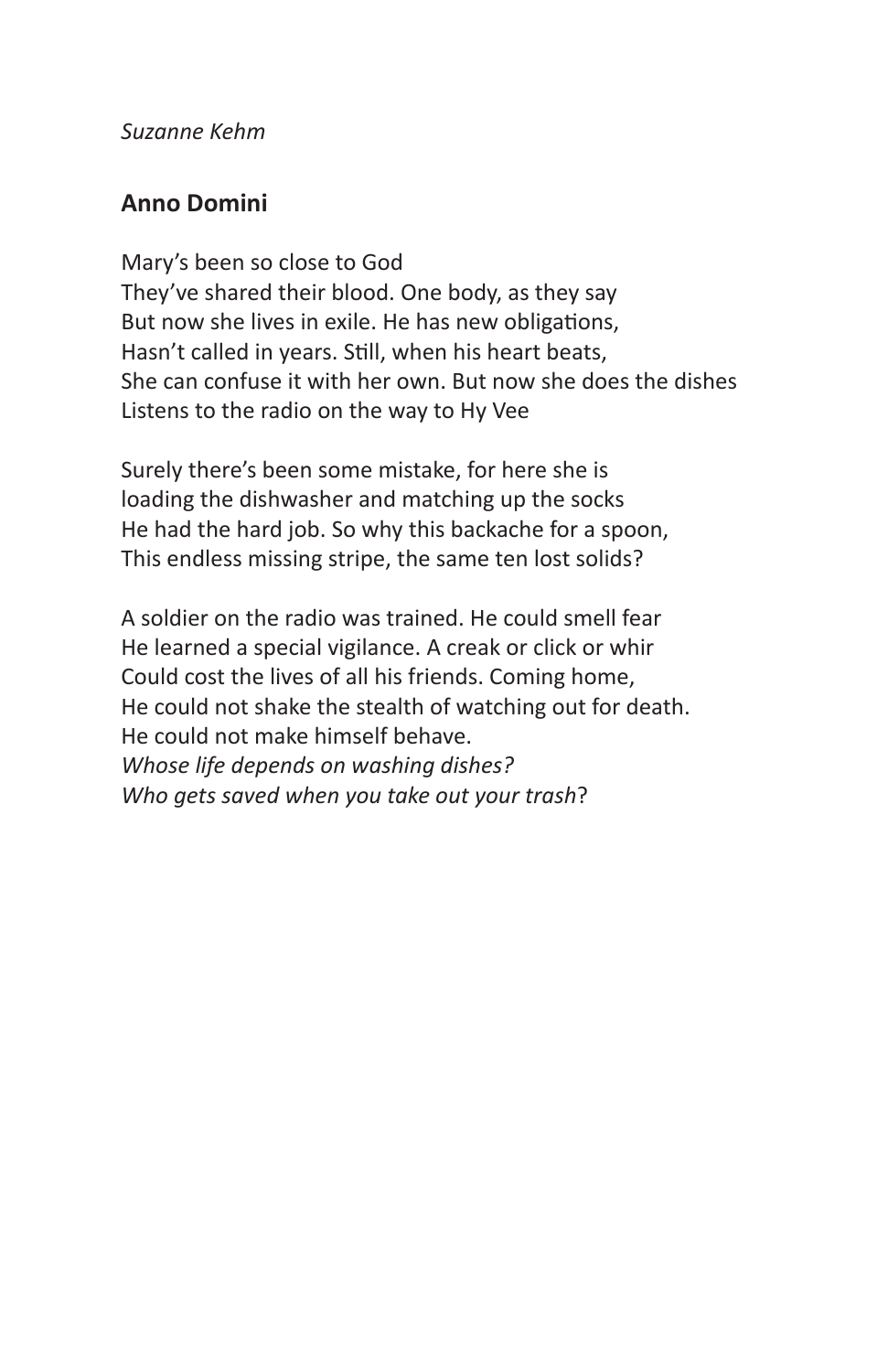#### *Suzanne Kehm*

# **Mary's Children**

Have all learned to use the potty Rachael isn't catching on. Mary worries about Rachel Who is fascinated with the dead The flat silhouette of squirrel left on the road The eviscerated bunny, guts shining beside the peonies The bright-shelled beetle gone still behind the window screen

Rachel squats for a closer look at each fresh kill Yesterday, a robin, not yet flown, maggots threatening Cheerfully she recounts the list of those demised For any passing stranger. Mary wonders how all this will go down When the men start writing gospels

The golden haired girl, stiff-armed on her potty, Contemplates a spider web Mary missed at Hanukah, when last she cleaned. "Mamma, look," Rachel calls, pointing. Mary cringes. Another corpse. Daddy long legs, a pale lump Delicate pumping legs gone still "What?" Mary sighs, but what does she expect? A miracle?

"See?" the child says, all eyes and certainty "That bug's life went right out of his body."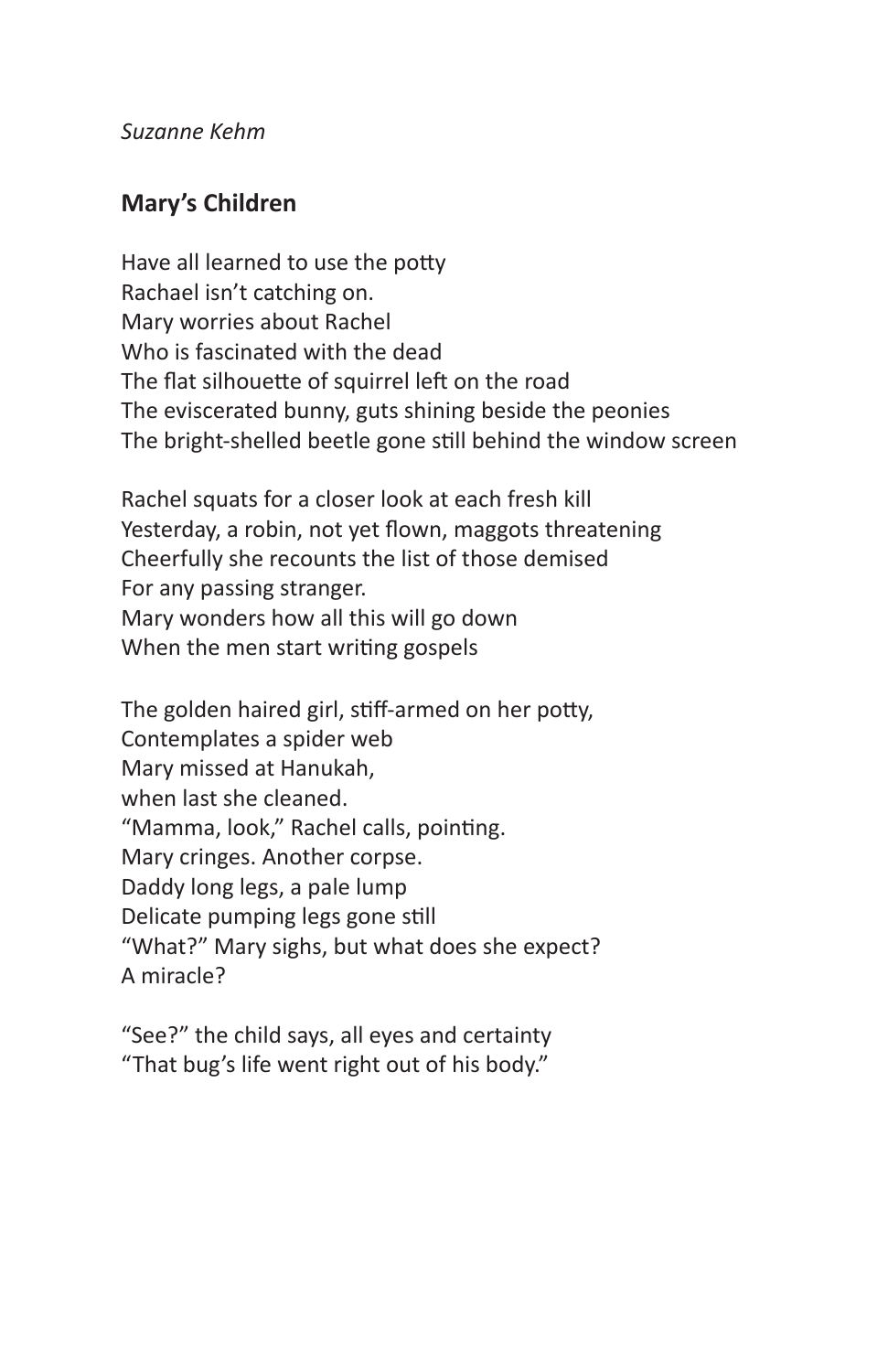*Sandra Kolankiewicz*

#### **In a Thousand Words or Less**

Every blue-eyed, brown aired man is a liar like this Nature Boy driving his five speed to the mountains and never once rolling down the windows once he gets there, bald tires gliding the crowded twolane highway, looking

for a place wide enough to turn around until my gaze empties out his streaked window. Space meets space, creates a void mountains can't fill, trees can't cover. When I reach to them, I smell

their colors changing to rust, the moth who chooses headlights, sucked over the top, hurtling with no sense of direction to crash out of breath on the wet highway.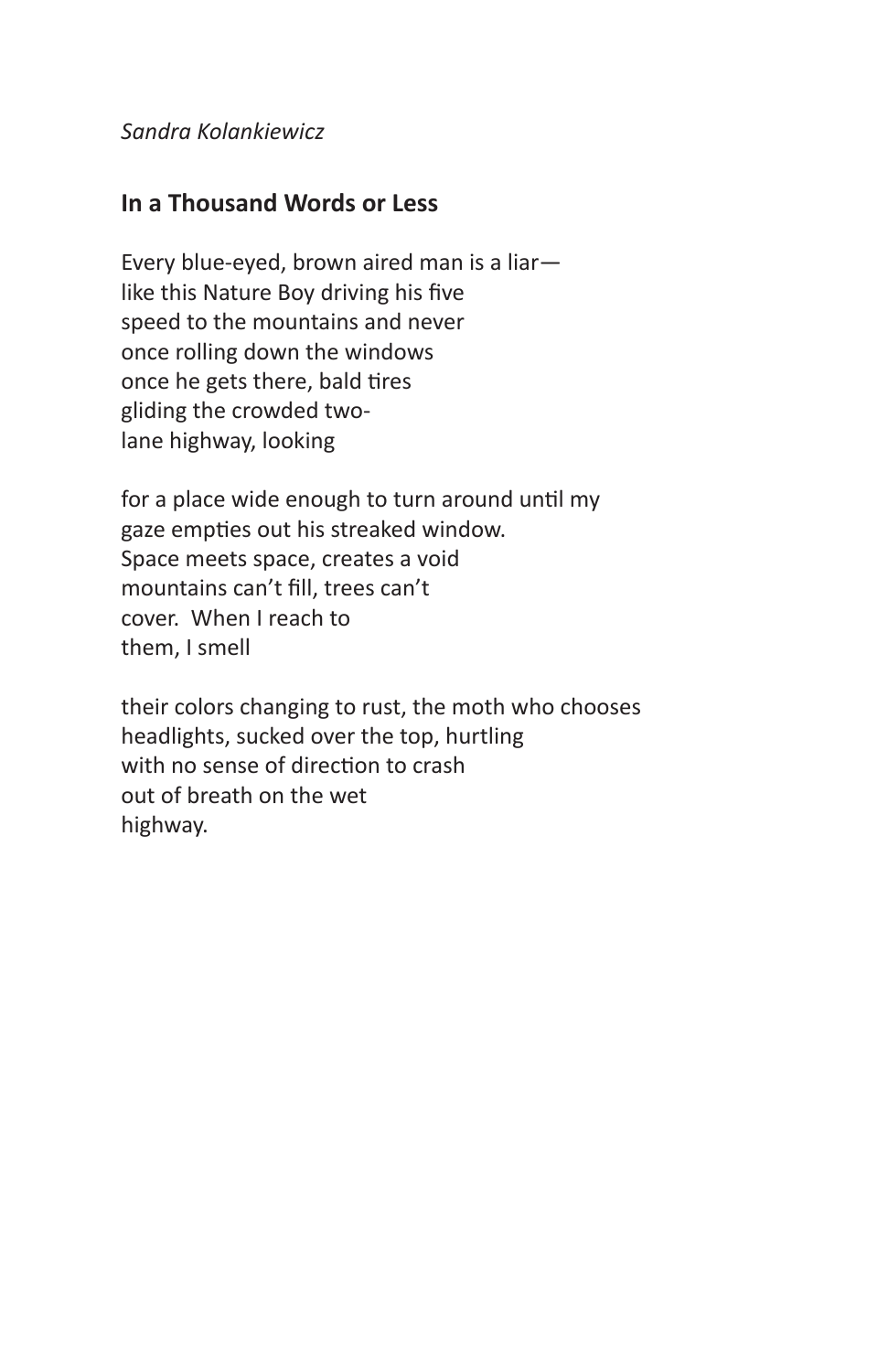*Sandra Kolankiewicz*

#### **Route 80 to Jackson Hole**

I pound my heels against the dash and squeeze my thighs together. I can't ask you to stop at one of these lost stations without feeling dirty.

You slide us along the highway, boot on the gas, a cruel child unable to give up the game another is a afraid to play

The high tension poles filing past on the plains like markers of our silence know the truth: we are strangers.

Even the guise of friendship is frozen in this Wyoming basin, hungering in the snow beside the road like the starving elk that I keep pointing to and you can never see.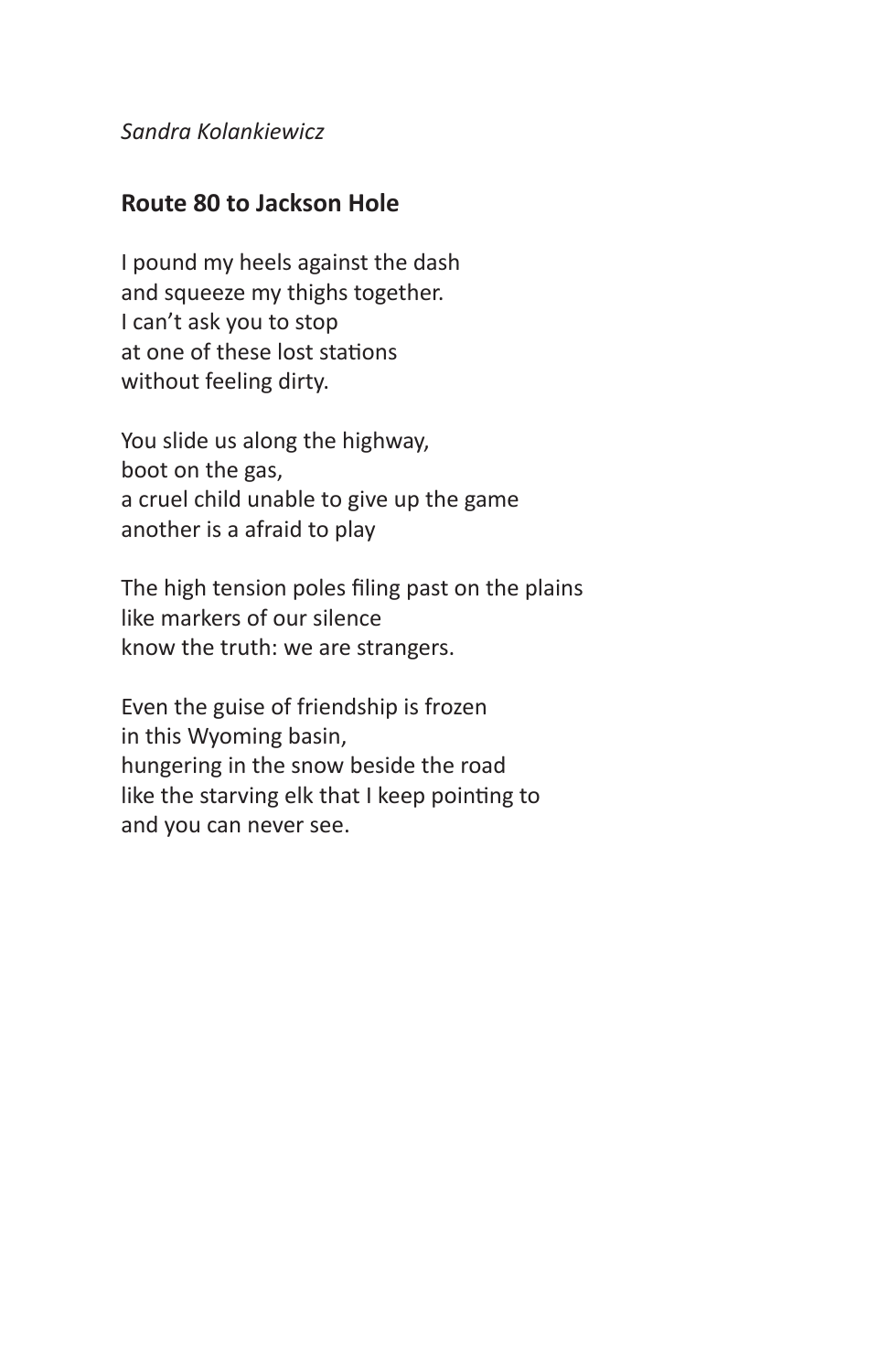*Molly Kugel Merkner*

#### **Afterlives**

Her hands absorb the soapy water. It quells her foggy views through an aged kitchen window, those night silhouettes: row of pine, that flowering pink tree, Kwanzan but weeping like Shidarezakura, she never learned

the name for the cherry tree without fruit, but it looked like the two of these. Photographs of Tokyo or the mountain, Yoshino-Yama, covered in trees. She could still hear one son crying in a bassinette for

milk while her oldest son lay dying in the family room, the familiar couch, the rust-colored, chevron afghan covered him. The daughters looked like the blossoms near the castle town of Hirosaki, fragile, drifting.

It was enough to still hear them all, the way the sprinklers startled her, rain on her sandals, the tended sidewalk, manicured for the old robed in their dark rentals.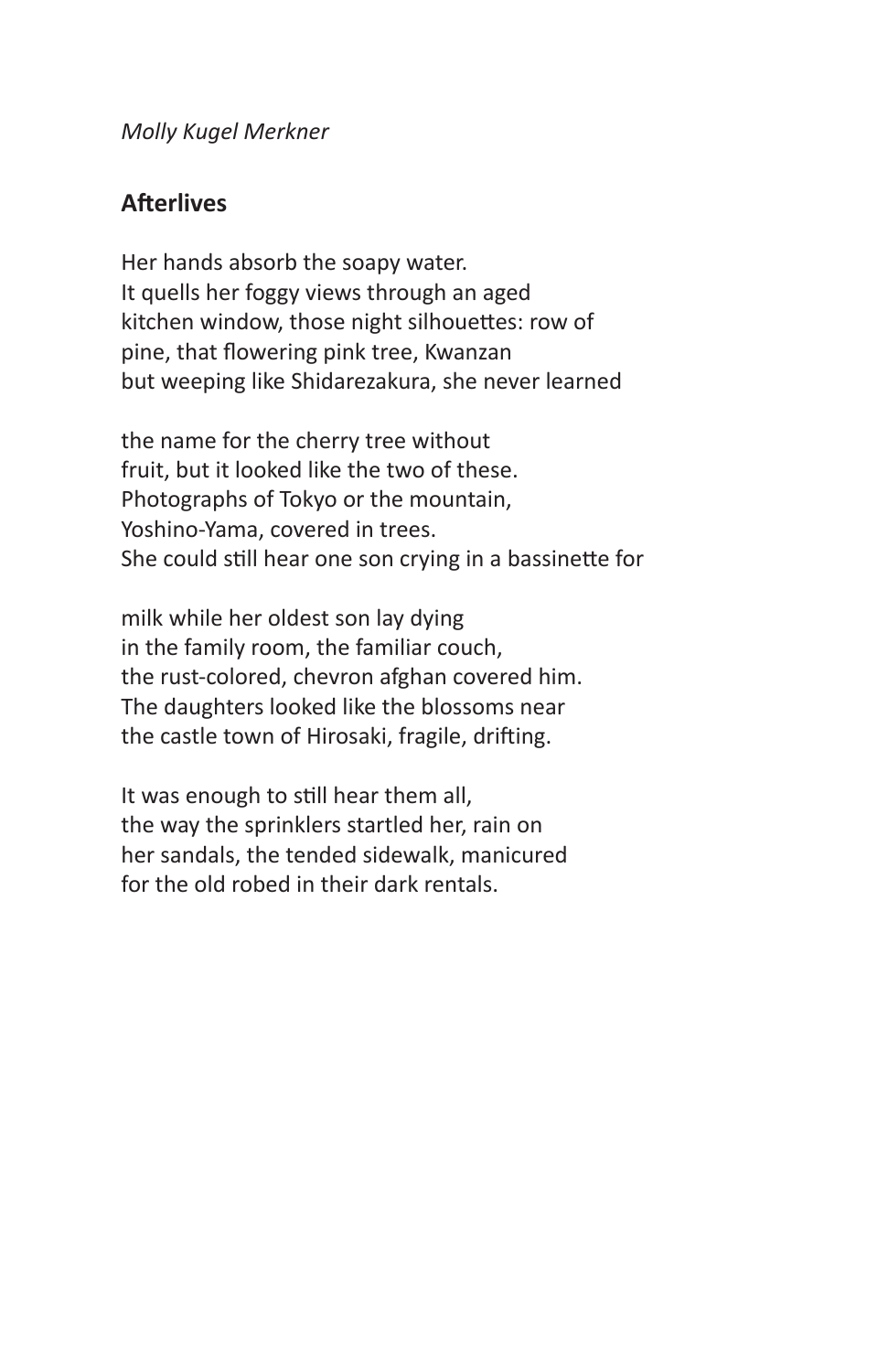*Molly Kugel Merkner*

#### **April 18, 1995**

Days you remember, don't vanish they instead go the way of ghosts. Hours can float like that, the way aspen leaves shiver and twine when a cold front bustles through an autumn town, these mouse sails seem to brace in wind, wrinkle their noses as though they know what you know, wary citron veins.

We can break off this way, like driftwood. Afternoon walk, Galway by Salthill, wading into pebbled rock, your boat shoes perched as I failed at skipped stones; tapas bar, dim arches, catacombs, candled tables into a grove. A proposal could turn-up again, afloat in the zone of spring tides, waiting for the sea. So long after, that wooden year could be found lodged in a pool beneath igneous rock and goose barnacles, outside the Puget Sound.

Later, somewhere in the plains of Cheyenne, loping about between the sage brush, then higher than the cottonwoods, near stratus and dutiful mist. A wren's wing brushes past a lewd word, but he manages balance, bears weight on his tail feathers, the rudder steers his course through billowing blue verbiage, those clouds once vows, gasps, apologies, shutter some first, before drifting toward condensation.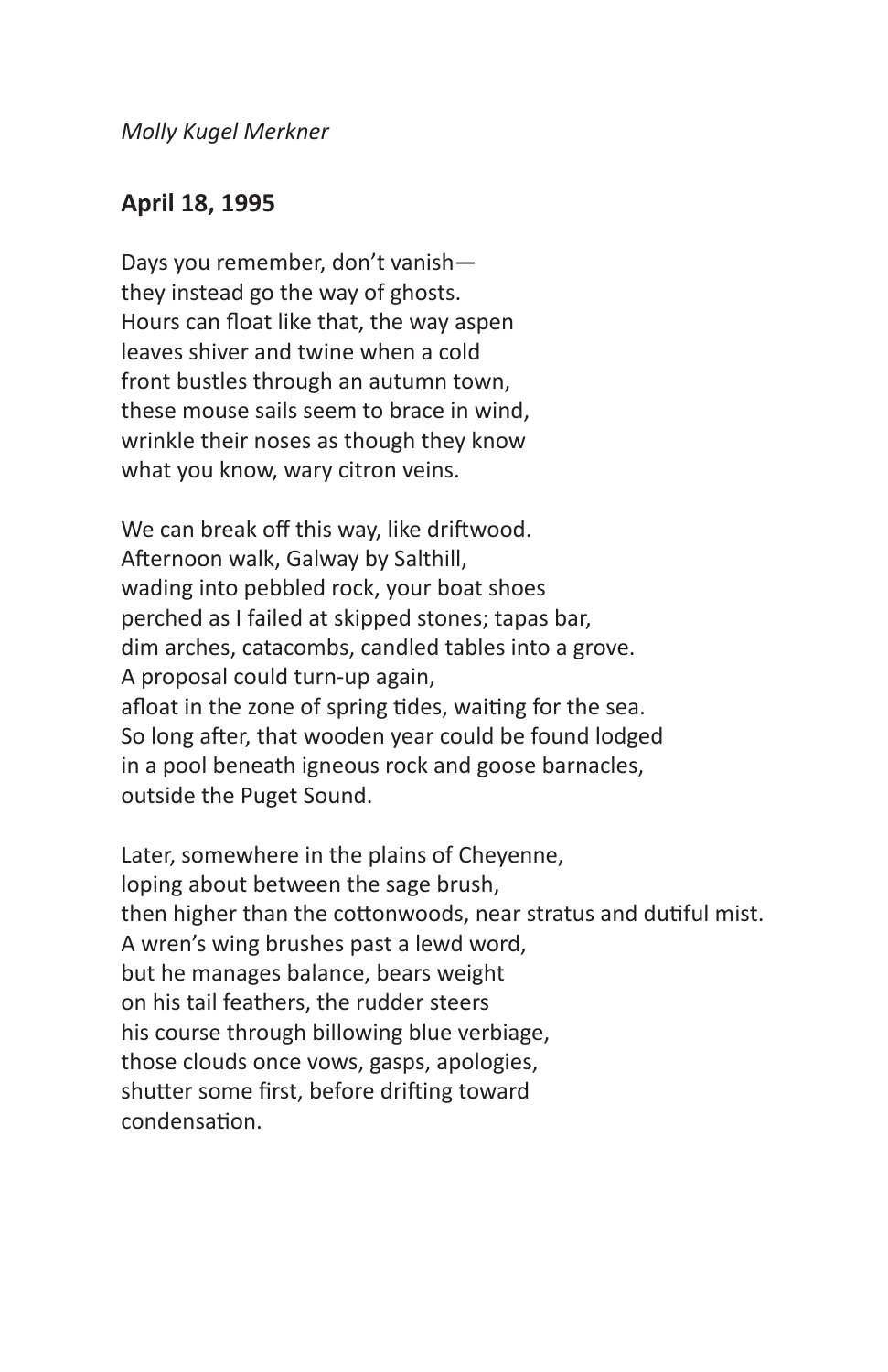*Tyler Mills*

#### **Aiolos and the Bag of Winds**

*And I endured it and waited, and hiding my face I lay down* The Odyssey (X)

When language fails, there is sound, wind chimes and the rustling of potted ferns

growing near the screen door. On this porch after school, I cared for a child found in an empty factory,

her new father in the garden among sugar snap peas rubbing together, glimmering as though moving in rain.

Upstairs, the doll-sized nightgowns were folded into squares like canvas sails

pressed closed. I'd try to calm her. She'd open her eyes, just aware of my voice, the way my sister turns her head

to the car window, to Main Street's orange words on signs, the heavy trees spreading night around us.

She slides off her thumb ring, rubbing it, balancing the silver circle on one jean kneecap, the comb of her hand

behind an ear. My voice comes from another place. The parking lot is dim, ordered, and quiet.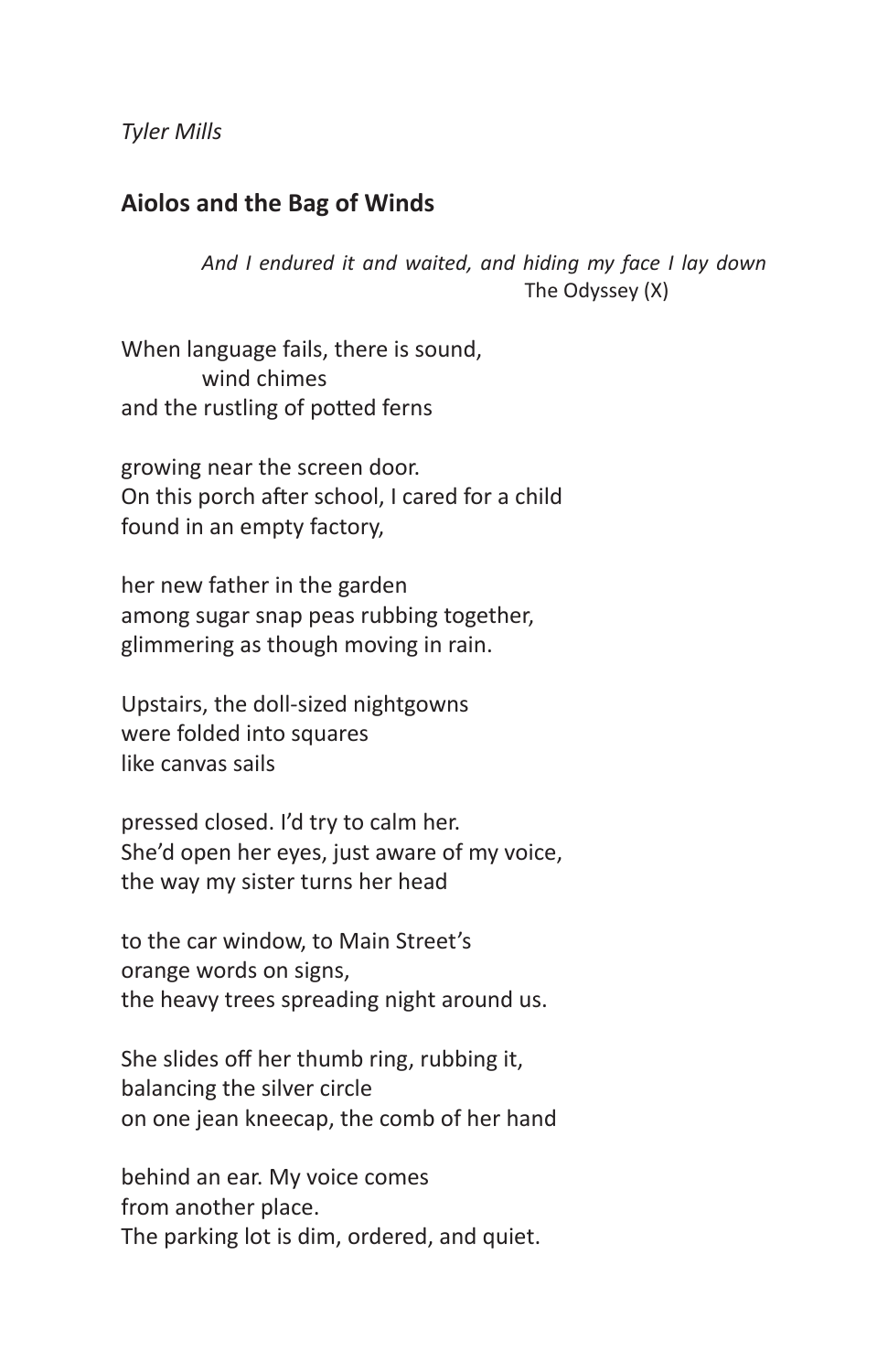*Tyler Mills*

#### **Telemachos**

There is a sound—a fist? I see the man in my mind wearing a sweatshirt, his hood pulled over a red hat. Orange sun moves over cars, warms the under-skin of clouds, rests somewhere

on the roof of a carwash like a paper disk I had cut with red-handled scissors as the solar eclipse collected noon into a shadow among the gray trees outside, beyond our desks. Stravinsky (from his writings) dreamed of a young girl,

her erratic hands grabbing nothing, wrapping the air in scarves around her neck. I drive down the highway sparking with hubcaps in the animal flight of plastic bags—here, ambulances shriek every few minutes. I pull into a gas station,

wipe bird smears off my window with some paper. Pump fumes smell like greasy hamburgers. *Your hair, your hair is red*. The man is behind me, his pale eyes smoothing my shoulders, drawing a cold line under my T-shirt.

*Your hair is red in the sun*. No. Sky bands the nearby Dollar Store window; feeling followed, behind some junky trees I see a crane lifting from the concrete, gold, the way a harp unfolds in an orchestra—not a wing, but a thin wild sail.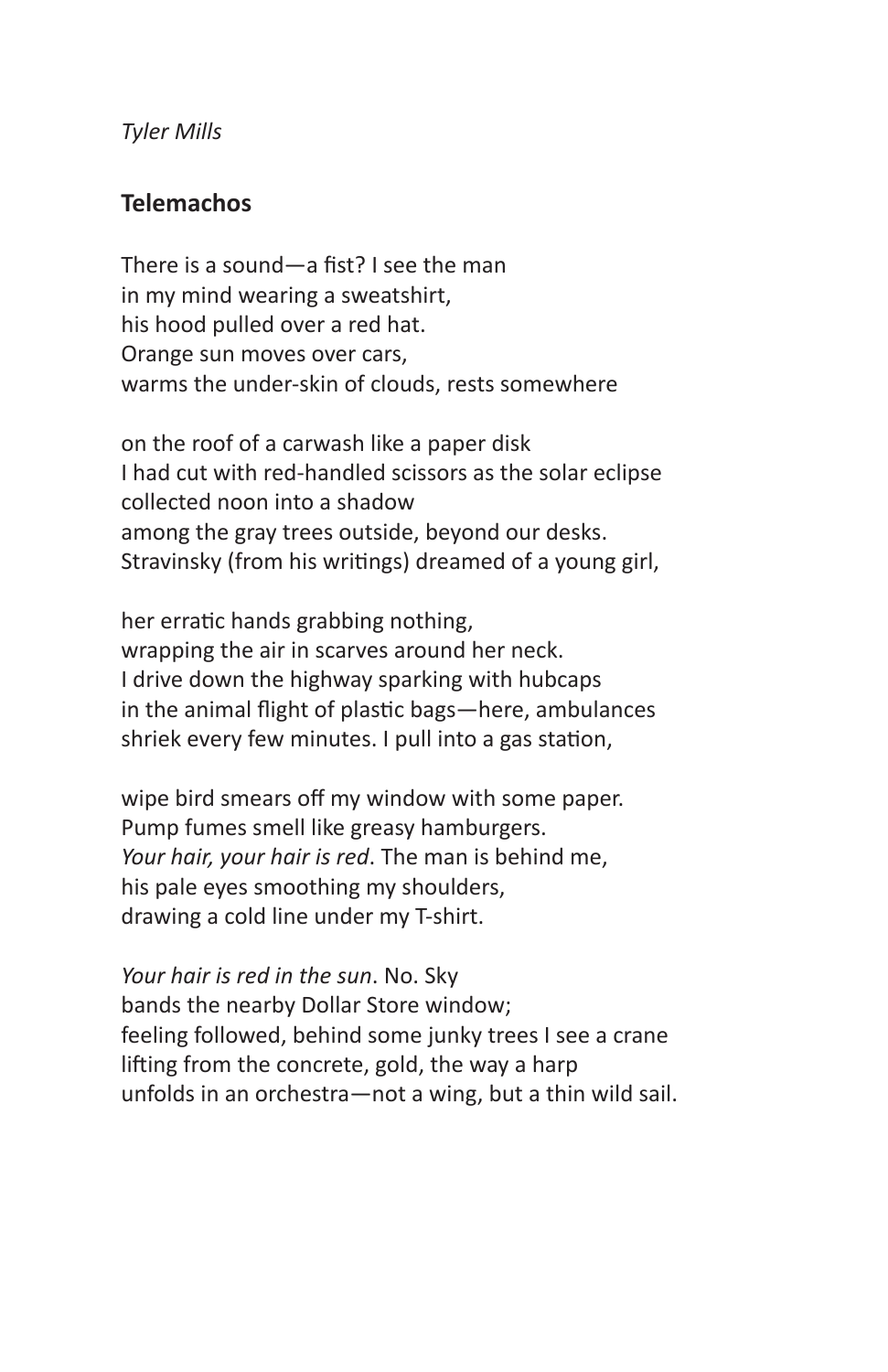*Liza Porter*

#### **Far Line**

after Philip Levine

In twilight, on a road, we stop, hearts beating like mad, the rabbit in her frightened hesitation, ears cocked, behind a wood slat fence.

She hears something I am deaf to. I notice the dusk, the telephone wire, its buzz, the way the sun burns hotter when it steps past the far line.

She hears everything I long for birds rustling leaves, singing. Maybe secret words from the first star in the almost dark sky.

The part of me that can see one star at a time goes with her when she flees. The rest my fear, the night, my stubborn silent envy—stays here, with me.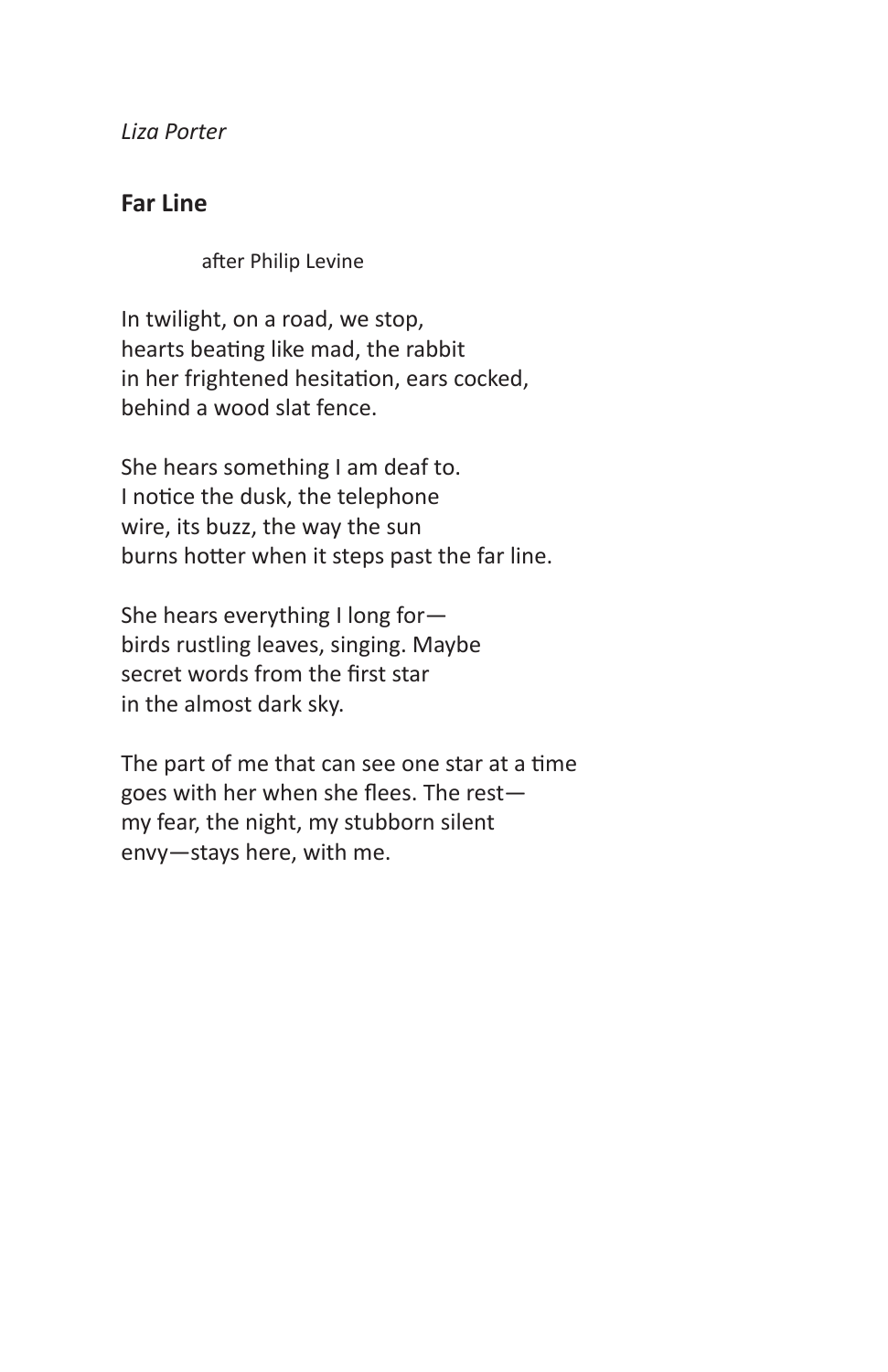*Liza Porter*

# **Urgent Care**

His face twitches as the nurse tries to find a vein. Three strikes you're out, he says under meds, under pain, under his breath. Blood tests ordered, IV ports into skin, into the thin tube of a dried out vein. How long did you shoot drugs? she asks, pulling on gloves now, avoiding his blue eyes. The rubber hose bulges his upper arm as she probes. He twitches twice this time. I don't think we need to talk about that right now, he says, polite as hell, twelve steps embedded in his worn out soul, needle marks up and down his suntanned arms. She finally finds a spot on top of his right hand and the red milk flows. Three glass vials fill up slow

with secrets of his life, all those sweet street drugs, all that rust, all that crash and stop, all those microscopic drops of wasted desire.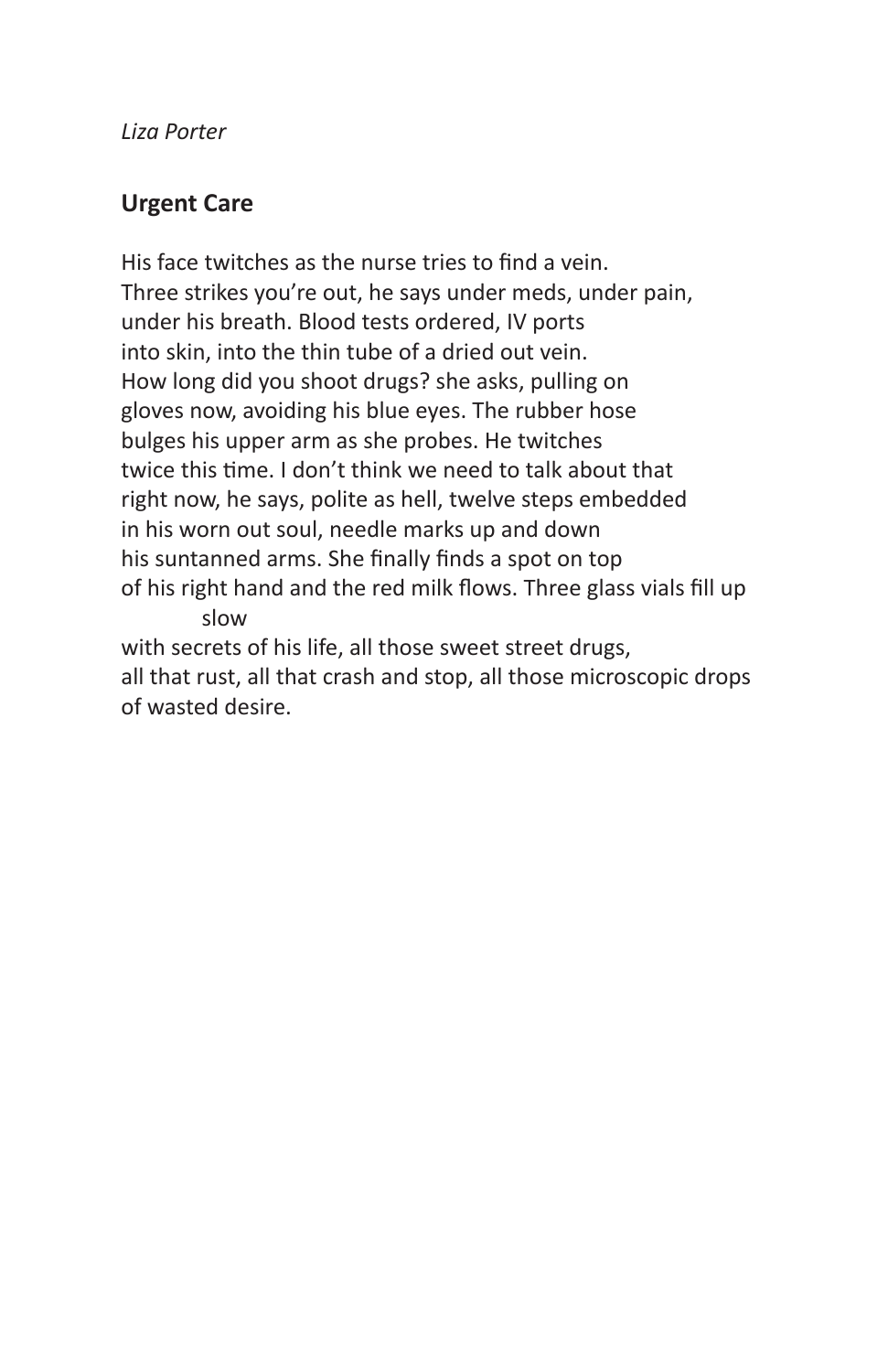*James Robison*

# **Crisis in August**

First the purple storm, low and close, over the jade Gulf, darkened the wind. Chest deep, I watched the curving fins Of dolphins making love, cutting twin wakes close, but a galaxy away. In vines spidered over white dunes, beach flowers bloomed, pale lilac as a scent in memory. Flying dinosaurs, a bomber squad of pelicans glide over the ruffles of dropping tide. Dark sky. What does this world need with me? Garbagemen climb atop their violent truck, to drag ripe mangoes from a tree, but can't get the higher fruit three stories up, mauve, profoundly sweet, above the hedges. These will fall to split: useless golden wedges. Persimmon flowers fiercely decorate thin leaves. All's complete. Round leaves brown under the sea-grape tree. What does this world need with me?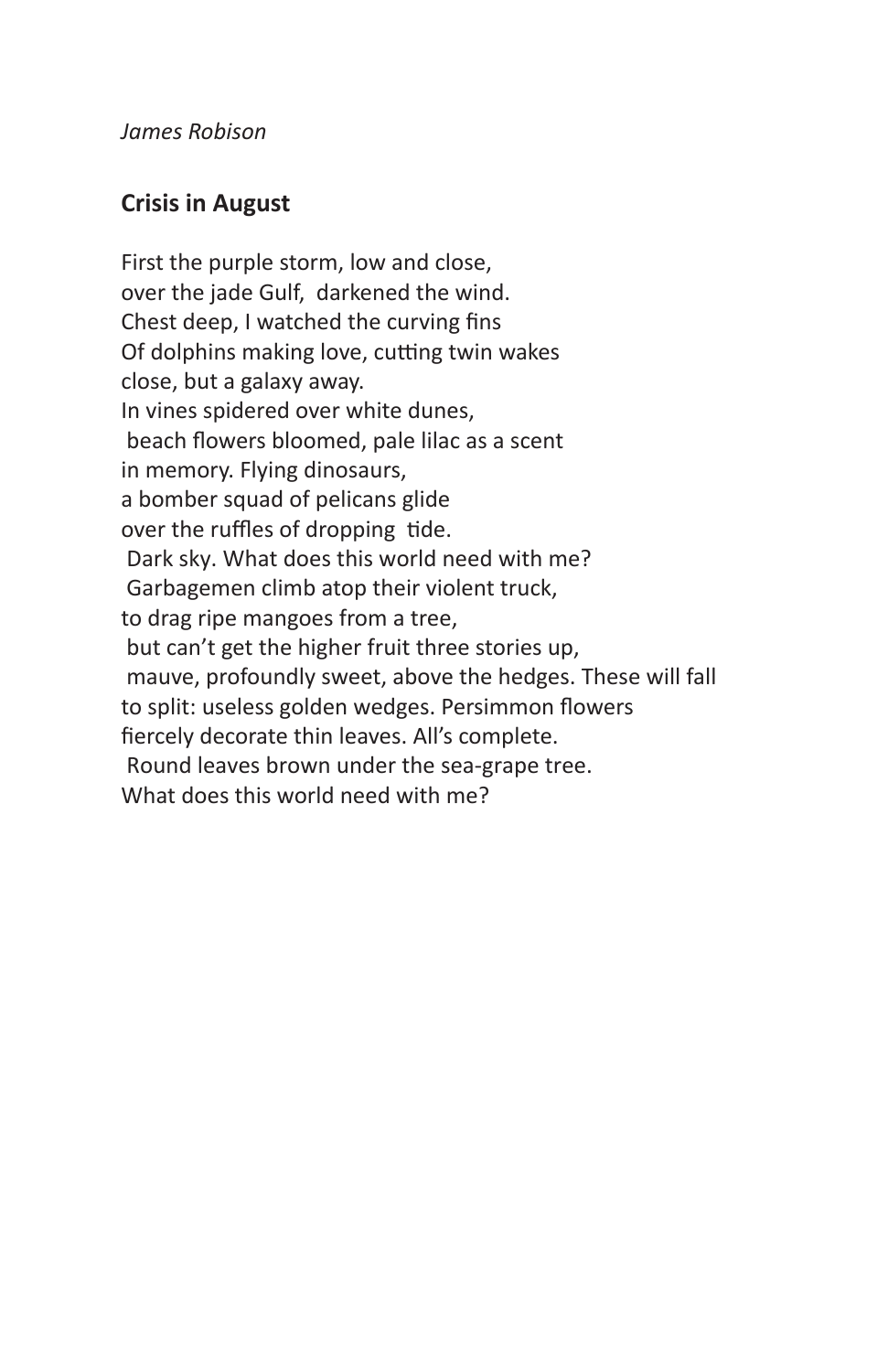*James Robison*

# **Muscovy Ducks**

On wet ground from the shower spray for washing off sand in the sea-grape's shade, Muscovy ducks talk. Their walk's a sway webby and arthritical. They sleep all day. They're Brazilian, shabby and fat, gross, with black rubber feet, red wattle wax around eyes and beaks. They wait. They drink from the showers and eat from trash. In late summer they gulp the marble sized grapes, which ripen to ruby, dot the grass and bake, rot, ferment. The ducks get high and brash and flare their wings, Green-black or white, lucky quonky drunken things.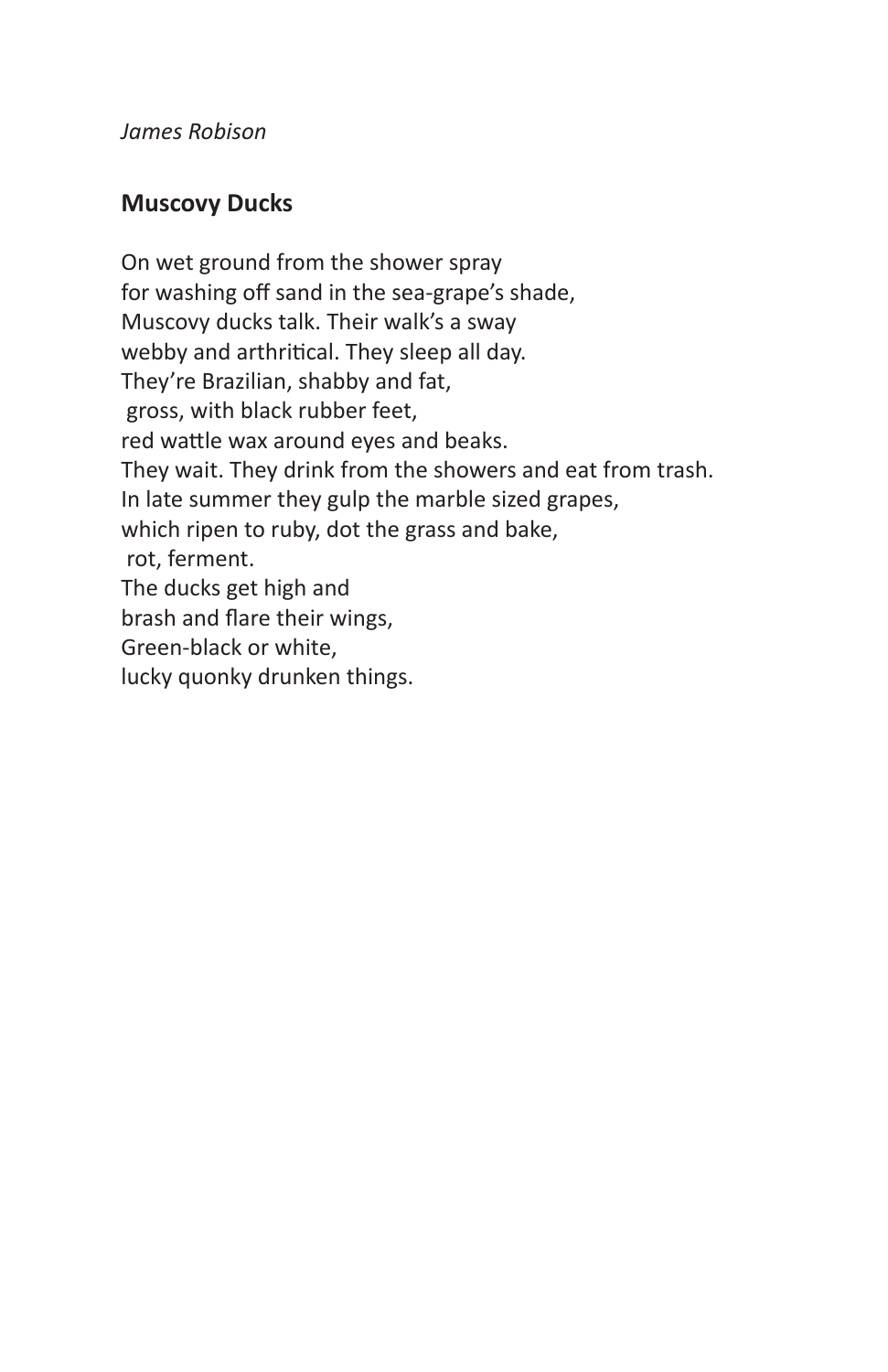*Miriam Sagan*

# **Housewifely**

## *for Kath*

I've seen them, these haunted storefronts from Rejkvik to Salida, Colorado dusty and empty, or sometimes hung with a lace curtain and a NO TRESPASSING sign, not even the flicker of a cat although once a collection of miniature hot air balloons fashioned out of used light bulbs dangled on fishline. The glass panes are smeared and the vacancy seems waiting for an installation as if snow might fall from the ceiling.

It is not really possible to housekeep this world like that time in the apartment on the lake when we cleaned and cleaned some kind of fine black dust from everything, corners, sheets bad-mouthing the previous occupants: Artists! And from New York! That explains it! until we realized this was volcanic, an eruption that, blowing still, closed airports all over Europe and floated like the dust of moth wings over our balcony in the white night.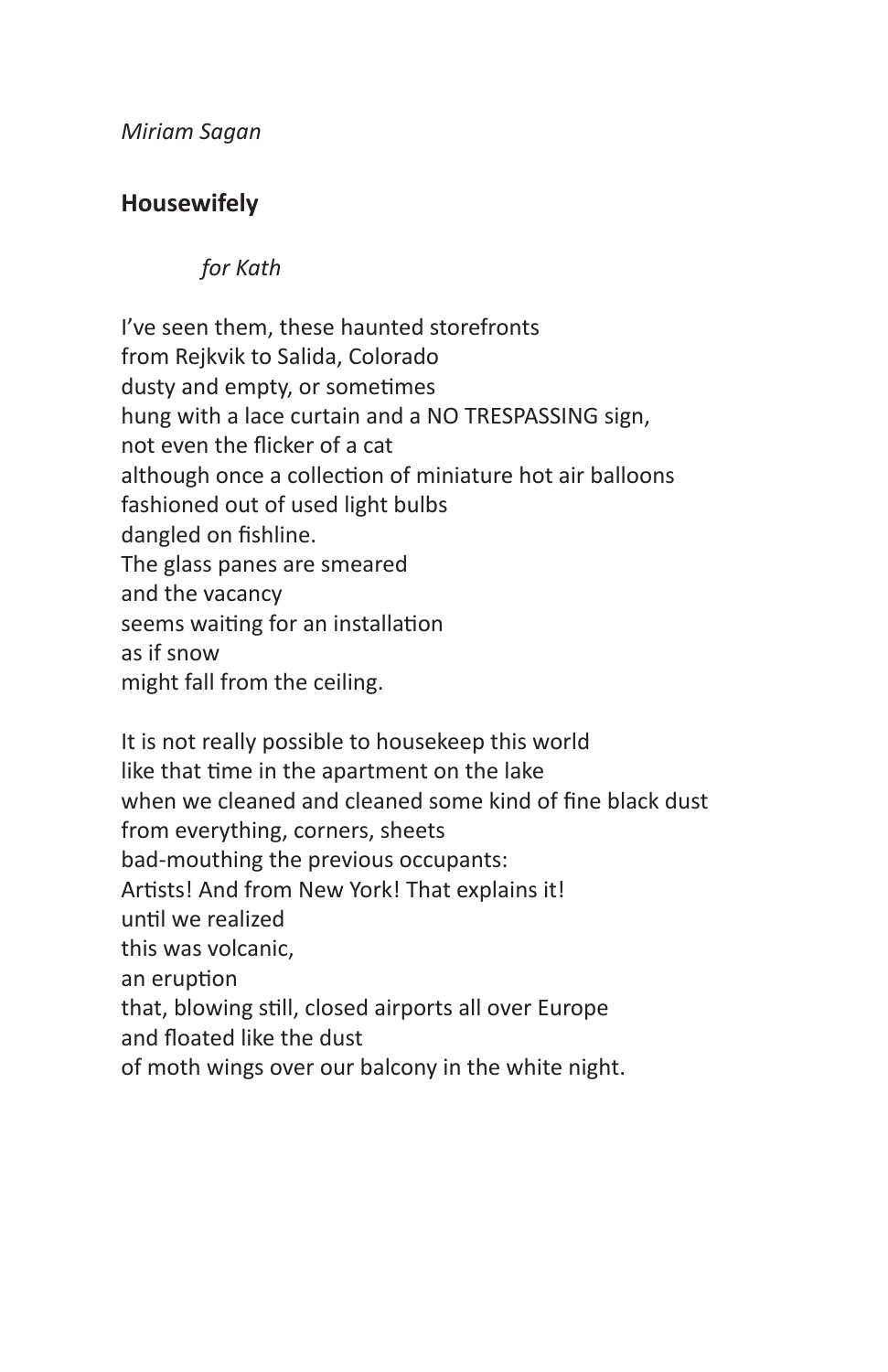*Virginia Smith*

# **[a protean geography] i**

A woman enters an ocean and stretches, grows immense in the swells, bridging coast with coast. Is she still

her body? an icon? the sea? Our new definition for *water* or *shoreline*: soft salt lift-lilt fall.

Red ribbons an oak branch, becomes a lizard skittering over stone, garnet that circles a wrist. No, it is blue-

ringed with two clear-facet centers: gannet eyes a world stares through, swallowed so long ago it is now

impossible to remove. Listen: beneath skin the hiss of a thousand cities' glass-rinsed shores,

every step an intention not to fall through earth, each face passed a handful of questions we keep planting in sand:

> *come closer; stay distant; I am going somewhere you can't follow.*

Planted and watered with sea, we watch sky come unpinned and lower its braids to us, clasp them round our wrists and begin to climb.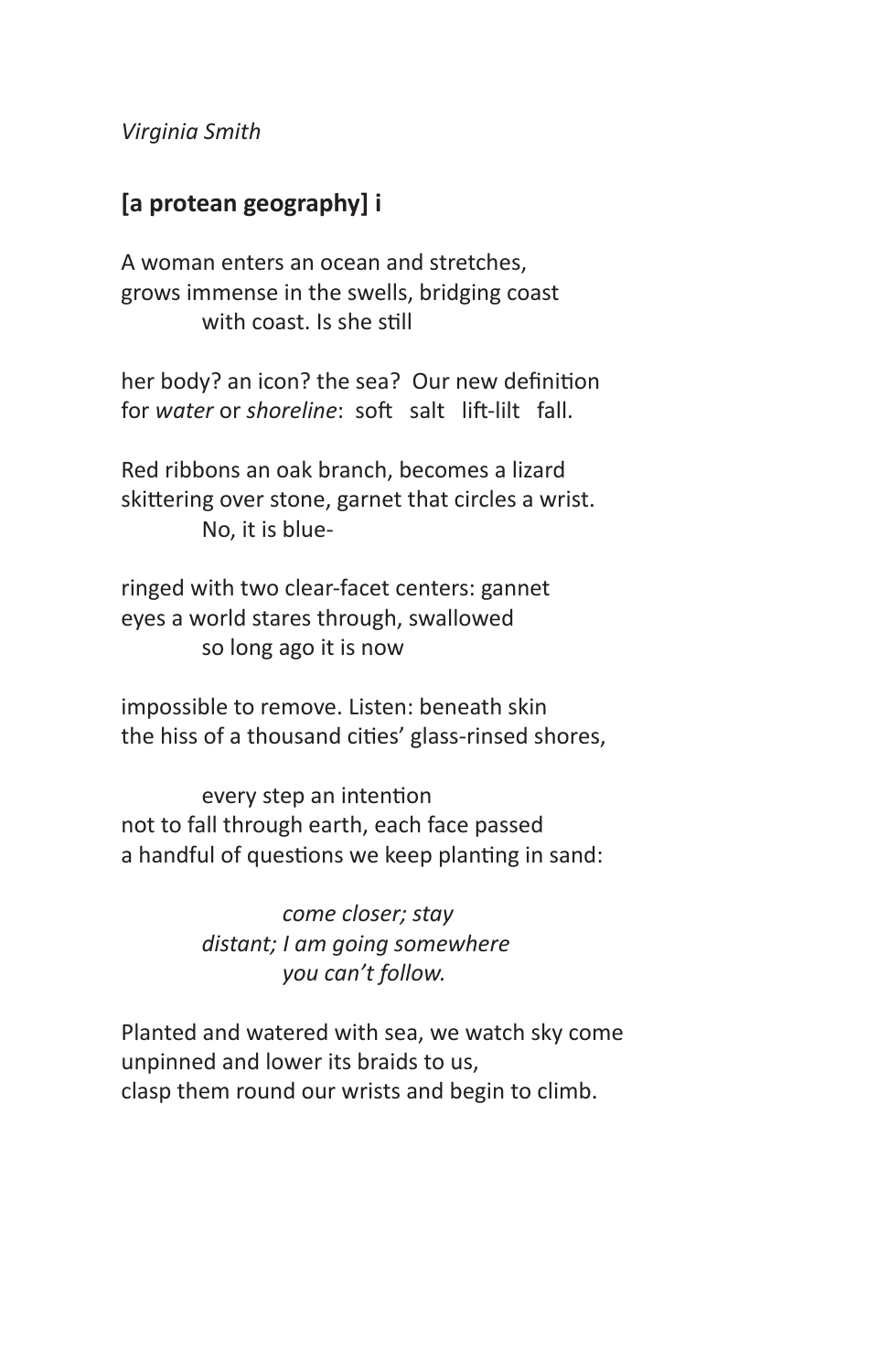*The 2River View,* 17.1 (Fall 2012)

# **Contributors**

Joe Benevento teaches at Truman State, where he co-edits *Green Hills Literary Lantern.* His latest of eight books is the chapbook *Tough Guys Don't Write* (Finishing Line Press).

April Clark Honaker lives in Ruston, Louisiana, where she teaches at Louisiana Tech University and serves as Associate Director of the North Central Louisiana Arts Council.

Mariela Griffor is the director of Marick Press. Her books include *Exiliana* (Luna Publications) and *House* (Mayapple Press). Her translation of *Canto General* by Pablo Neruda is forthcoming from Tupelo Press.

Suzanne Kehm received the 2012 Distinguished Artist in Literature from the Nebraska Arts Council. Her work has appeared recently in *The Battered Suitcase* and *The Platte Valley Review.*

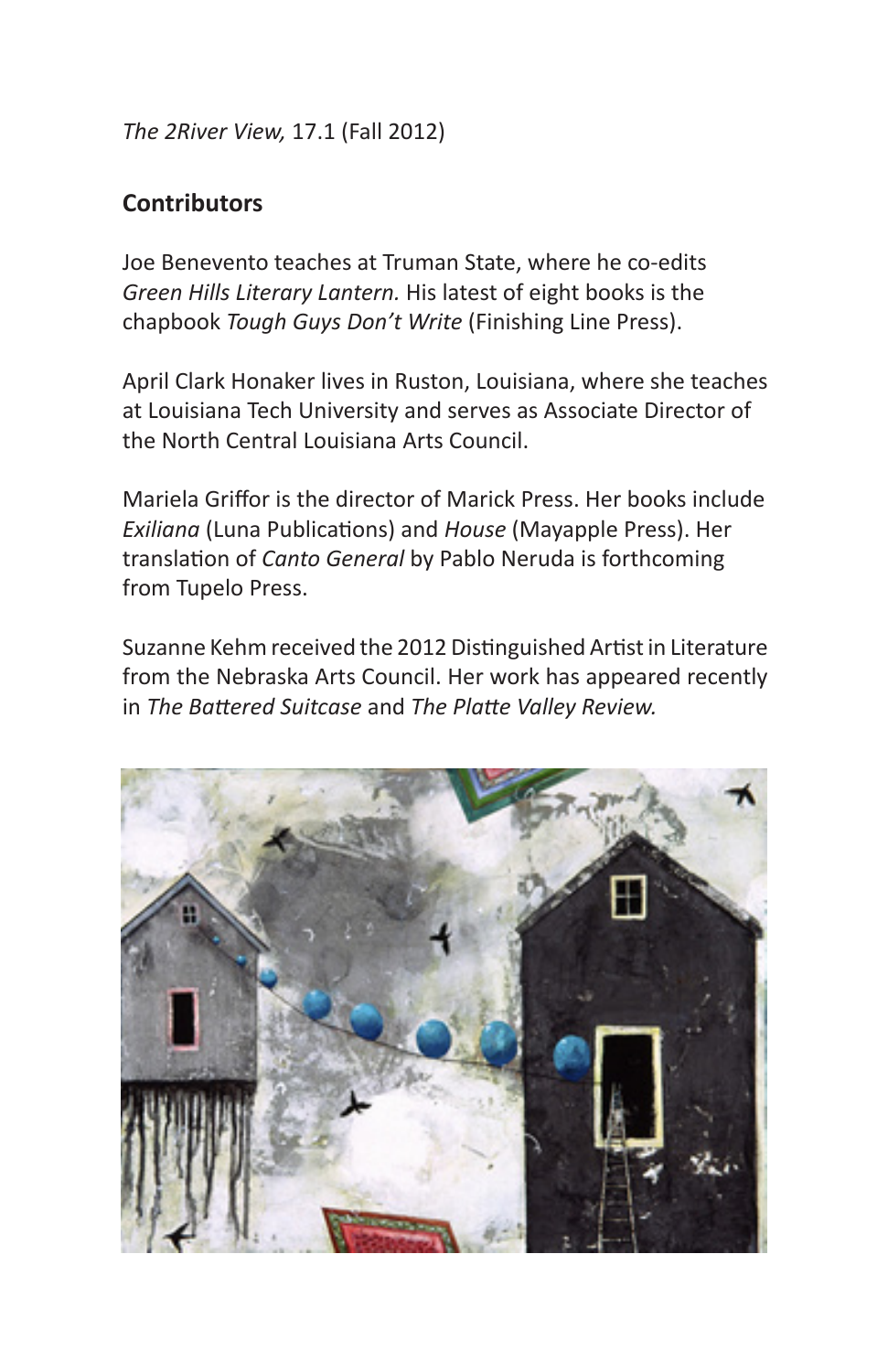Sandra Kolankiewicz has most recently appeared in *Bellingham Review* and *The Cortland Review. Turning Inside Out* is available from Black Lawrence Press, and *Blue Eyes Don't Cry* won the 2008 Hackney Literary Award for the novel.

Molly Kugel Merkner teaches at the University of Colorado— Denver and West Chester University. Her poems have appeared most recently in *The Buddhist Poetry Review, Poetry East,* and *Subtropics.*

Tyler Mills is the author of *Tongue Lyre* (SIUP 2013), which won the 2011 *Crab Orchard* Series in Poetry First Book Award. She is currently in the PhD program for creative writing at the University of Illinois—Chicago.

James B. Nicola has published in journals such as *Cortland Review* and *Tar River.* His book about the theater, *Playing the Audience,* won a CHOICE Award, and he has also won the Dana Literary Award for poetry.

Liza Porter received the 2009 Mary Ann Campau Memorial Poetry Fellowship from the University of Arizona Poetry Center. Her essay "In Plainview" was listed as a Notable Essay in *Best American Essays 2006.*

James Robison has won a Whiting Grant, as well as a Rosenthal Foundation Award for his novel *The Illustrator.* A prose poem of his is a winner of the 2013 Pushcart Prizes.

Miriam Sagan is the author of *Map of the Post* (University of New Mexico Press). She founded and directs the creative writing program at Santa Fe Community College. Her blog is Miriam's Well. In 2010, she won the Santa Fe Mayor's award for Excellence in the Arts.

Virginia Smith is an MFA graduate of Northwestern's Creative Writing Program. Her work appears most recently in *Denver Quarterly, Moria, Southern Poetry Review,* and *Stirring.*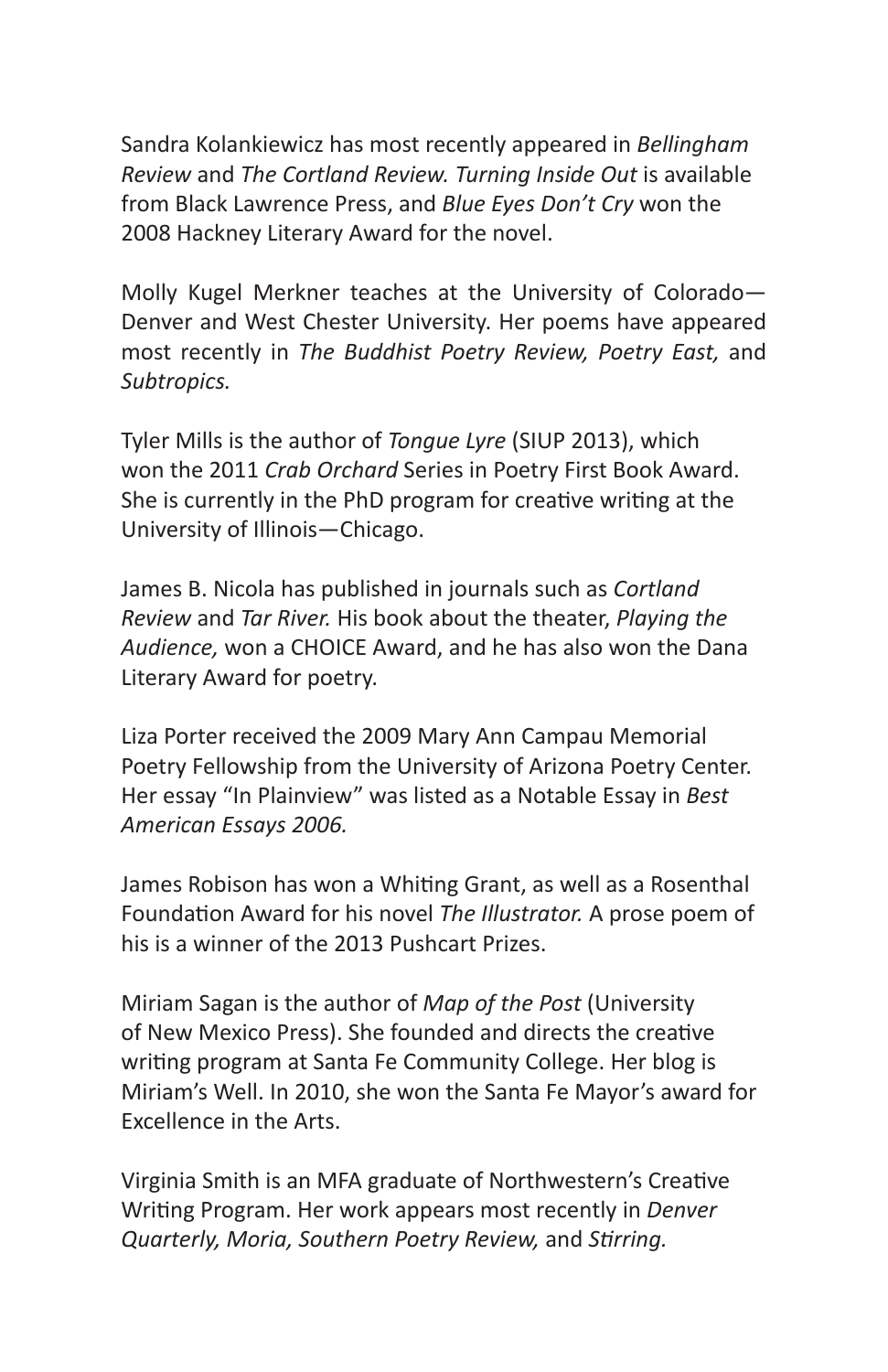*The 2River View,* 17.1 (Fall 2012)

# **About the Artist**

Alexandra Eldridge holds a BA in art and literature from Ohio University and has continued her education at Cambridge University, England; Santa Reparata Graphic Workshop in Florence, Italy; Penland College; and most recently The Photographer's Formulary in Montana. She has exhibited in Paris, London, Belgrade, Ljubljana, New York, California, and Santa Fe. Alexandra has been commissioned to paint murals in the Place de Vosges, Paris, and her work has been used for the cover of eight books of poetry.

## **About 2River**

Since 1996, 2River has been a site of poetry and art, quarterly publishing *The 2River View* and occasionally publishing individual authors in the 2River Chapbook Series. Muddy Bank is the 2River blog.

Richard Long, Editor 2River www.2River.org